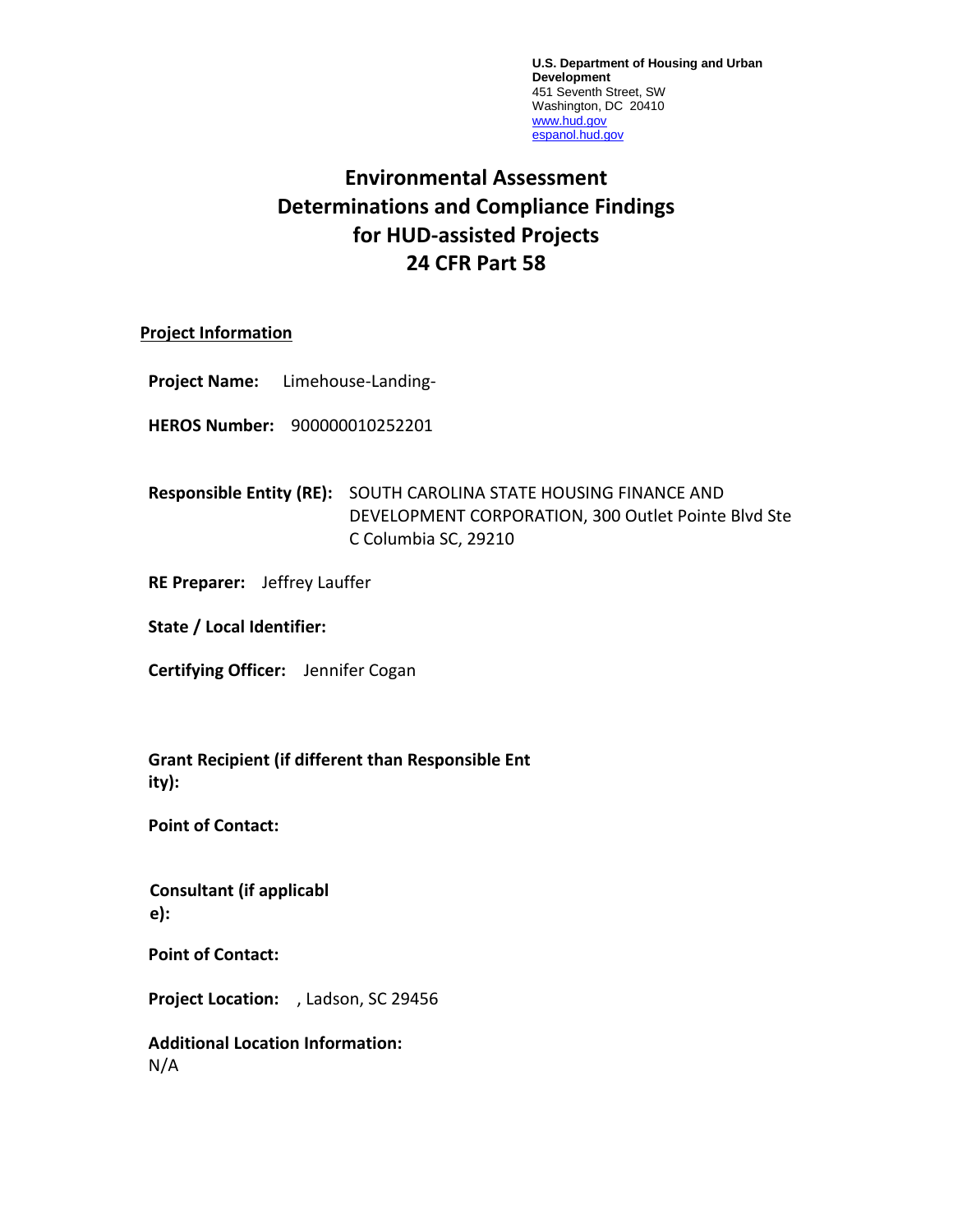# **Direct Comments to:** 300-C Outlet Pointe Blvd, Columbia SC 29210 or jeffrey.lauffer@schousing.com

### **Description of the Proposed Project [24 CFR 50.12 & 58.32; 40 CFR 1508.25]:**

Freshstart Limehouse, LLC is seeking South Carolina State Housing Finance and Development Authority (SCSHFDA) HOME funding to complete the project. Additional funding from the National Housing Trust Fund (\$2,250,000) and the South Carolina Housing Trust Fund (\$3,446,932) is also being sought. The site is currently undeveloped woodland. Adjacent properties include residential parcels and a gas station. The site is located at 3900 Limehouse Drive near Summerville, Dorchester County, South Carolina. The site is approximately 2.76 acres and is represented by Dorchester County tax parcel number 154-00-00-009. The proposed project includes construction of four, 12-unit apartment buildings with stormwater management ponds and parking areas. Water and sewer utilities are located along nearby streets and only short connections to the site will be necessary.

### **Statement of Purpose and Need for the Proposal [40 CFR 1508.9(b)]:**

The purpose and need of the proposal is to provide quality, affordable housing opportunities to potential low-to-moderate-income families and others. Demand for low-to-moderate-income and market-rate housing is driven by lack of affordable housing in the Summerville area.

### **Existing Conditions and Trends [24 CFR 58.40(a)]:**

The site for Limehouse Landing is among an established residential neighborhood area approximately four miles south of downtown Summerville, South Carolina. Multiple commercial facilities including convenience stores and restaurants are located within the vicinity of the site. Banks, schools, medical facilities, pharmacies, retailers, and service providers are located within several miles of the site near the town center of Summerville and along Ladson Road. In the absence of the proposed project, the site is likely to remain vacant and will not be used to create value by generating tax revenue, creating affordable housing for low-to-moderate-income families, and improving the character and neighborhood dynamics of the area.

### **Maps, photographs, and other documentation of project location and description:**

#### **Determination:**

| Finding of No Significant Impact [24 CFR 58.40(g)(1); 40 CFR 1508.13] The<br>project will not result in a significant impact on the quality of human |
|------------------------------------------------------------------------------------------------------------------------------------------------------|
| environment                                                                                                                                          |
| Finding of Significant Impact                                                                                                                        |

**Approval Documents:**

[Signed FONSI.pdf](https://www.onecpd.info/reports/ESD_900000010252201_05212022_900000011332165_1651498204603.pdf)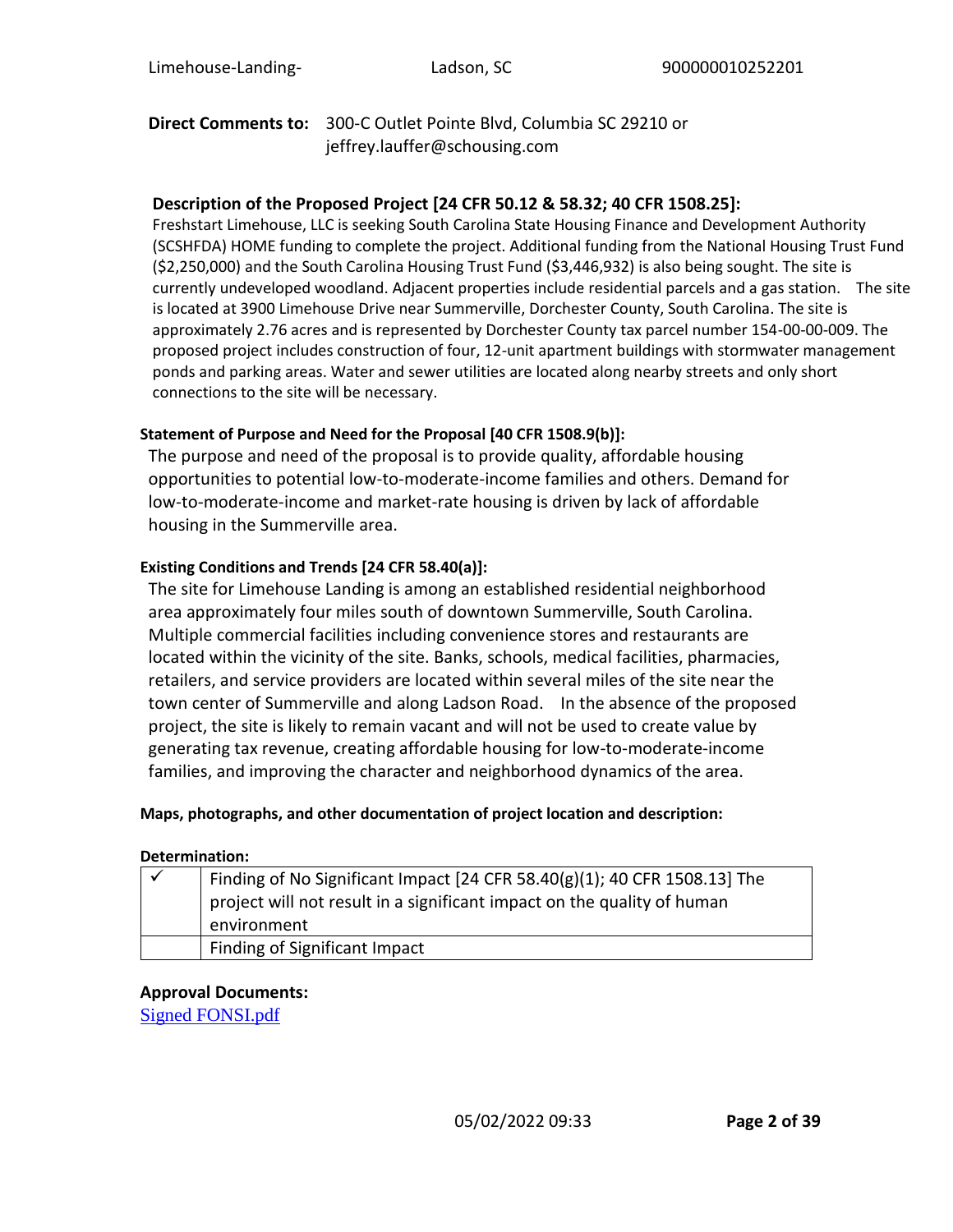### **7015.15 certified by Certifying Officer on:**

# **7015.16 certified by Authorizing Officer on:**

### **Funding Information**

| Grant / Project<br>Identification<br><b>Number</b> | <b>HUD Program</b>     | <b>Program Name</b> |
|----------------------------------------------------|------------------------|---------------------|
|                                                    | Community Planning and |                     |
| F21-SG450100                                       | Development (CPD)      | Other CPD Program   |
|                                                    | Community Planning and |                     |
| M21-SG450100                                       | Development (CPD)      | <b>HOME Program</b> |

#### **Estimated Total HUD Funded, Assisted or Insured Amount:**  \$4,250,000.00

**Estimated Total Project Cost [24 CFR 58.2 (a)**  \$10,696,932.00 **(5)]:**

### **Compliance with 24 CFR §50.4, §58.5 and §58.6 Laws and Authorities**

| <b>Compliance Factors:</b><br>Statutes, Executive Orders, and<br>Regulations listed at 24 CFR §50.4,<br>§58.5, and §58.6                                | Are formal<br>compliance steps<br>or mitigation<br>required? | Compliance determination<br>(See Appendix A for source<br>determinations)                                                                                                           |
|---------------------------------------------------------------------------------------------------------------------------------------------------------|--------------------------------------------------------------|-------------------------------------------------------------------------------------------------------------------------------------------------------------------------------------|
|                                                                                                                                                         |                                                              | STATUTES, EXECUTIVE ORDERS, AND REGULATIONS LISTED AT 24 CFR §50.4 & § 58.6                                                                                                         |
| <b>Airport Hazards</b><br><b>Clear Zones and Accident Potential</b><br>Zones; 24 CFR Part 51 Subpart D                                                  | □ Yes ☑ No                                                   | The project site is not within 15,000 feet<br>of a military airport or 2,500 feet of a<br>civilian airport. The project is in<br>compliance with Airport Hazards<br>requirements.   |
| <b>Coastal Barrier Resources Act</b><br>Coastal Barrier Resources Act, as<br>amended by the Coastal Barrier<br>Improvement Act of 1990 [16 USC<br>3501] | □ Yes ☑ No                                                   | This project is not located in a CBRS<br>Unit. Therefore, this project has no<br>potential to impact a CBRS Unit and is in<br>compliance with the Coastal Barrier<br>Resources Act. |
| <b>Flood Insurance</b><br>Flood Disaster Protection Act of                                                                                              | <b>Yes</b><br>П<br>⋈<br>No                                   | The structure or insurable property is<br>not located in a FEMA-designated                                                                                                          |

05/02/2022 09:33 **Page 3 of 39**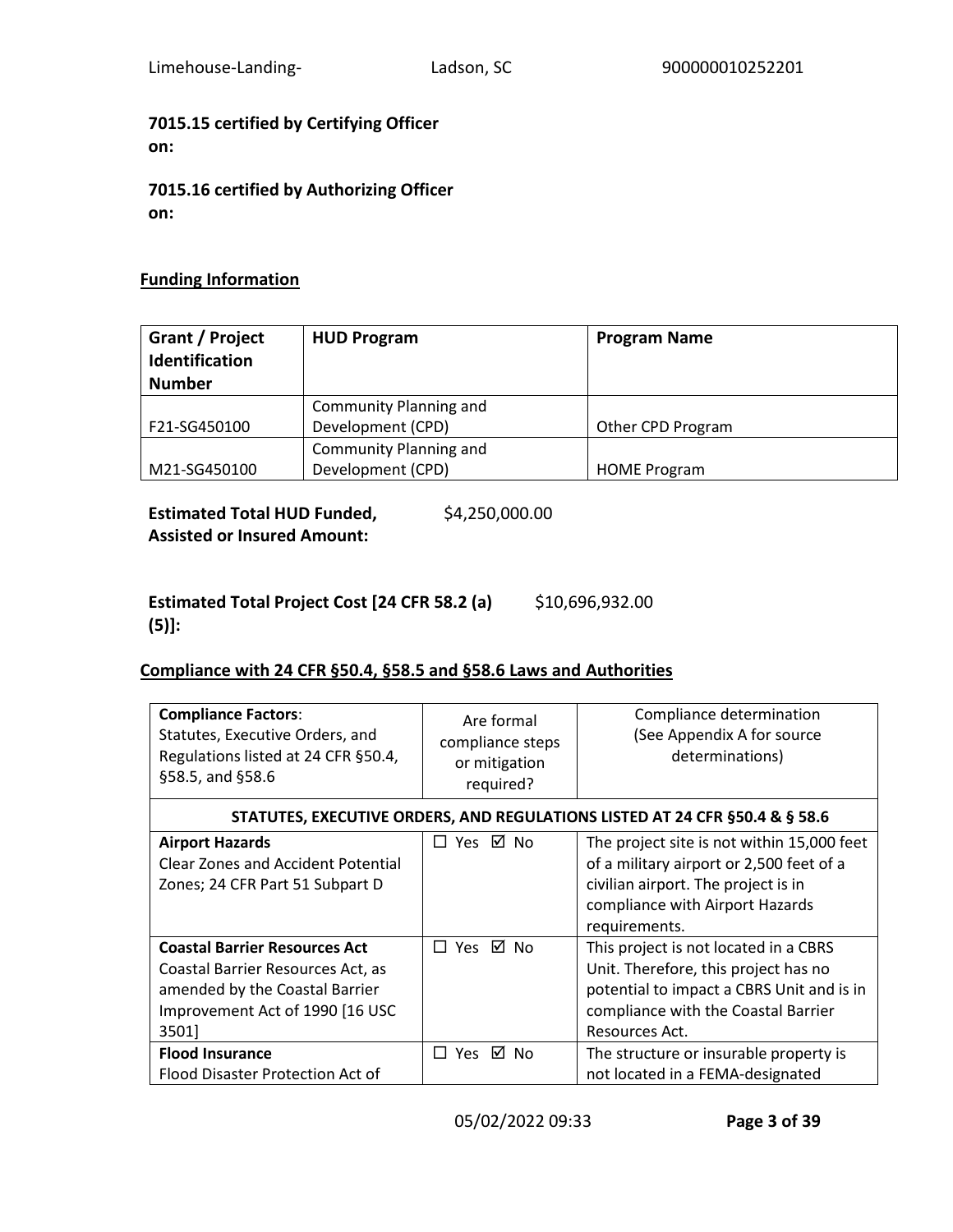| 1973 and National Flood Insurance<br>Reform Act of 1994 [42 USC 4001-<br>4128 and 42 USC 5154a]                                     |            | Special Flood Hazard Area. While flood<br>insurance may not be mandatory in this<br>instance, HUD recommends that all<br>insurable structures maintain flood<br>insurance under the National Flood<br>Insurance Program (NFIP). The project is<br>in compliance with flood insurance<br>requirements. |
|-------------------------------------------------------------------------------------------------------------------------------------|------------|-------------------------------------------------------------------------------------------------------------------------------------------------------------------------------------------------------------------------------------------------------------------------------------------------------|
|                                                                                                                                     |            | STATUTES, EXECUTIVE ORDERS, AND REGULATIONS LISTED AT 24 CFR §50.4 & § 58.5                                                                                                                                                                                                                           |
| <b>Air Quality</b><br>Clean Air Act, as amended,<br>particularly section 176(c) & (d); 40<br>CFR Parts 6, 51, 93                    | □ Yes ☑ No | The project's county or air quality<br>management district is in attainment<br>status for all criteria pollutants. The<br>project is in compliance with the Clean<br>Air Act.                                                                                                                         |
| <b>Coastal Zone Management Act</b><br>Coastal Zone Management Act,<br>sections 307(c) & (d)                                         | □ Yes ☑ No | This project is located in a Coastal Zone,<br>but it has been determined to be<br>consistent with the State Coastal<br>Management Program. The project is in<br>compliance with the Coastal Zone<br>Management Act.                                                                                   |
| <b>Contamination and Toxic</b><br><b>Substances</b><br>24 CFR 50.3(i) & 58.5(i)(2)]                                                 | □ Yes ☑ No |                                                                                                                                                                                                                                                                                                       |
| <b>Endangered Species Act</b><br>Endangered Species Act of 1973,<br>particularly section 7; 50 CFR Part<br>402                      | □ Yes ☑ No | This project will have No Effect on listed<br>species based on a letter of<br>understanding, memorandum of<br>agreement, programmatic agreement,<br>or checklist provided by local HUD<br>office. This project is in compliance with<br>the Endangered Species Act.                                   |
| <b>Explosive and Flammable Hazards</b><br>Above-Ground Tanks)[24 CFR Part<br>51 Subpart C                                           | □ Yes ☑ No | There are no current or planned<br>stationary aboveground storage<br>containers of concern within 1 mile of<br>the project site. The project is in<br>compliance with explosive and<br>flammable hazard requirements.                                                                                 |
| <b>Farmlands Protection</b><br>Farmland Protection Policy Act of<br>1981, particularly sections 1504(b)<br>and 1541; 7 CFR Part 658 | □ Yes ☑ No | This project includes activities that<br>could potentially convert agricultural<br>land to a non-agricultural use, but an<br>exemption applies. The project is in<br>compliance with the Farmland<br>Protection Policy Act. The site is located<br>in a census designated urbanized area.             |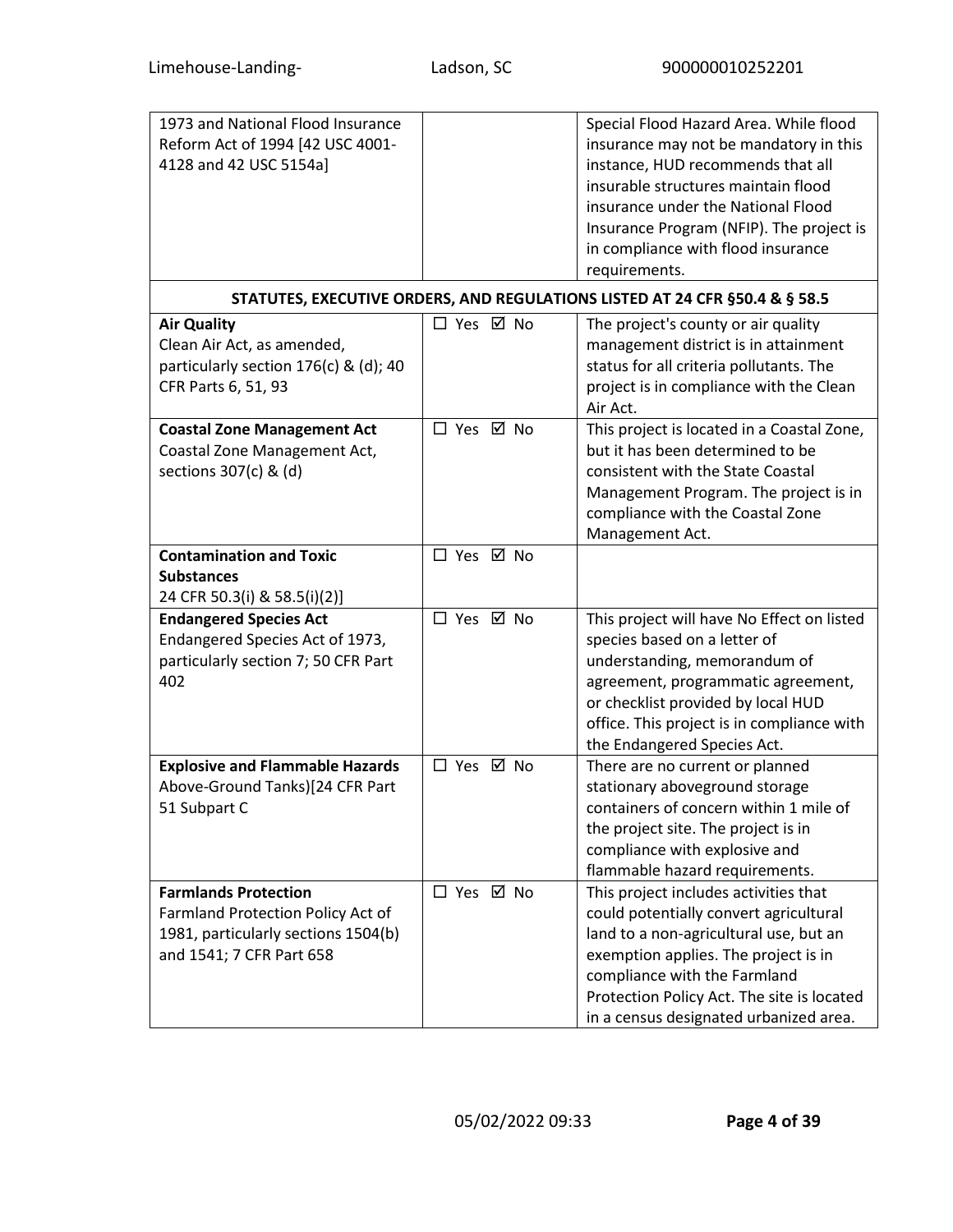| <b>Floodplain Management</b>          | □ Yes ☑ No                   | This project does not occur in a          |  |  |
|---------------------------------------|------------------------------|-------------------------------------------|--|--|
| Executive Order 11988, particularly   |                              | floodplain. The project is in compliance  |  |  |
| section 2(a); 24 CFR Part 55          |                              | with Executive Order 11988.               |  |  |
| <b>Historic Preservation</b>          | □ Yes ☑ No                   | Based on Section 106 consultation there   |  |  |
| National Historic Preservation Act of |                              | are No Historic Properties Affected       |  |  |
| 1966, particularly sections 106 and   |                              | because there are no historic properties  |  |  |
| 110; 36 CFR Part 800                  |                              | present. The project is in compliance     |  |  |
|                                       |                              | with Section 106.                         |  |  |
| <b>Noise Abatement and Control</b>    | □ Yes ☑ No                   | A Noise Assessment was conducted. The     |  |  |
| Noise Control Act of 1972, as         |                              | noise level was acceptable: 65.0 db. See  |  |  |
| amended by the Quiet Communities      |                              | noise analysis. The project is in         |  |  |
| Act of 1978; 24 CFR Part 51 Subpart   |                              | compliance with HUD's Noise               |  |  |
| В                                     |                              | regulation.                               |  |  |
| <b>Sole Source Aquifers</b>           | □ Yes ☑ No                   | The project is not located on a sole      |  |  |
| Safe Drinking Water Act of 1974, as   |                              | source aquifer area. The project is in    |  |  |
| amended, particularly section         |                              | compliance with Sole Source Aquifer       |  |  |
| 1424(e); 40 CFR Part 149              |                              | requirements.                             |  |  |
| <b>Wetlands Protection</b>            | □ Yes ☑ No                   | The project will not impact on- or off-   |  |  |
| Executive Order 11990, particularly   |                              | site wetlands. The project is in          |  |  |
| sections 2 and 5                      |                              | compliance with Executive Order 11990.    |  |  |
|                                       |                              | The original parcel did contain a non     |  |  |
|                                       |                              | jurisdictional wetland. The parcel has    |  |  |
|                                       |                              | since been divided and the project        |  |  |
|                                       |                              | parcel does not contain any wetlands.     |  |  |
|                                       |                              | The parcel that did contain the non       |  |  |
|                                       |                              | jurisdicitonal wetland has since been     |  |  |
|                                       |                              | developed into a "Parkers Store" for      |  |  |
|                                       |                              | commercial use.                           |  |  |
| <b>Wild and Scenic Rivers Act</b>     | □ Yes ☑ No                   | This project is not within proximity of a |  |  |
| Wild and Scenic Rivers Act of 1968,   |                              | NWSRS river. The project is in            |  |  |
| particularly section 7(b) and (c)     |                              | compliance with the Wild and Scenic       |  |  |
|                                       |                              | Rivers Act.                               |  |  |
|                                       |                              |                                           |  |  |
| HUD HOUSING ENVIRONMENTAL STANDARDS   |                              |                                           |  |  |
|                                       | <b>ENVIRONMENTAL JUSTICE</b> |                                           |  |  |
| <b>Environmental Justice</b>          | □ Yes ☑ No                   | No adverse environmental impacts were     |  |  |
| <b>Executive Order 12898</b>          |                              | identified in the project's total         |  |  |
|                                       |                              | environmental review. The project is in   |  |  |
|                                       |                              | compliance with Executive Order 12898.    |  |  |

# **Environmental Assessment Factors [24 CFR 58.40; Ref. 40 CFR 1508.8 &1508.27]**

**Impact Codes**: An impact code from the following list has been used to make the determination of impact for each factor.

**(1)** Minor beneficial impact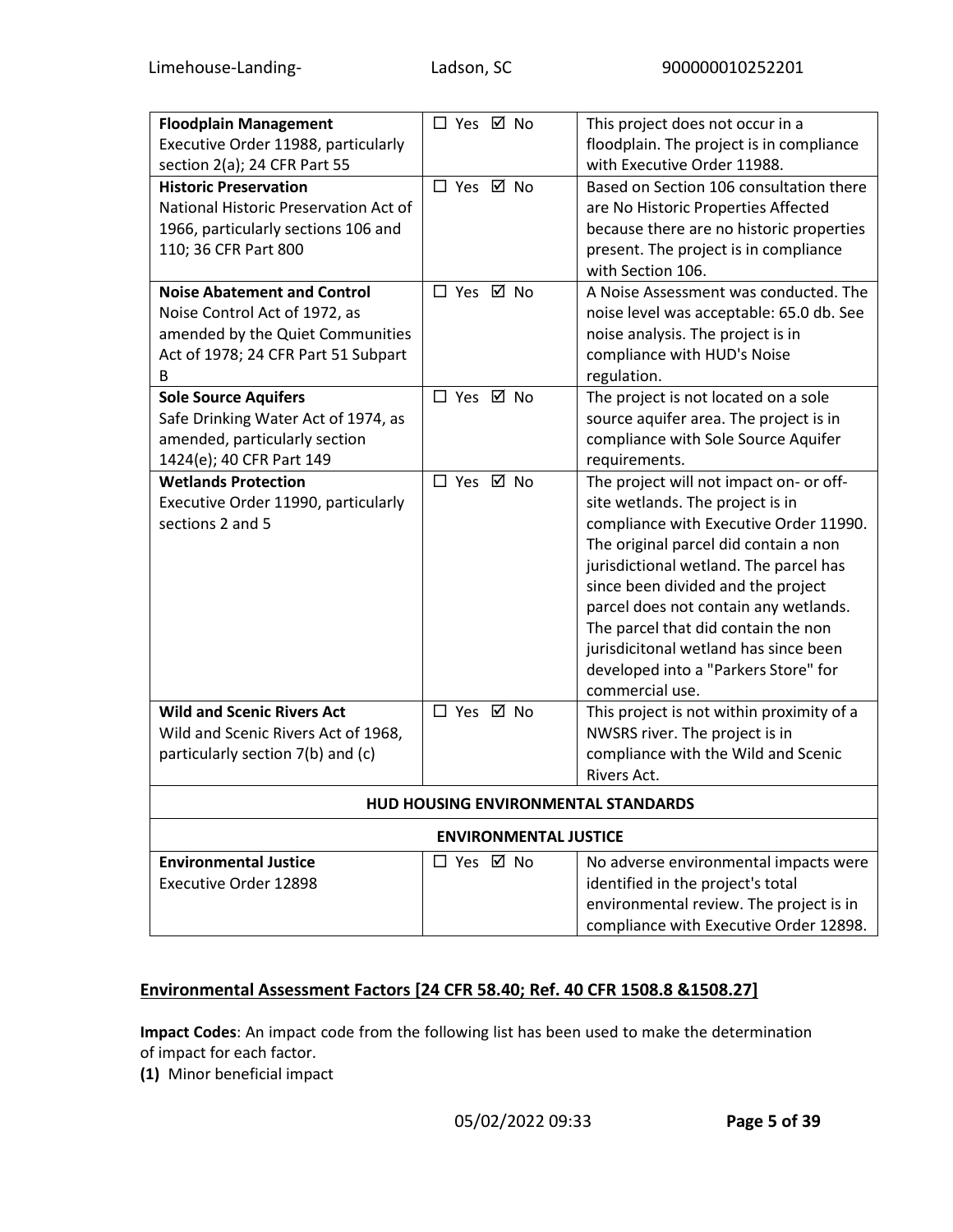- **(2)** No impact anticipated
- **(3)** Minor Adverse Impact May require mitigation

**(4)** Significant or potentially significant impact requiring avoidance or modification which may require an Environmental Impact Statement.

| Environmental<br><b>Impact Evaluation</b><br>Impact          |                      | <b>Mitigation</b>                          |  |  |  |
|--------------------------------------------------------------|----------------------|--------------------------------------------|--|--|--|
| <b>Assessment Factor</b>                                     | Code                 |                                            |  |  |  |
| <b>LAND DEVELOPMENT</b>                                      |                      |                                            |  |  |  |
| Conformance with<br>2<br>Site is zoned UC-MX (Urban Corridor |                      |                                            |  |  |  |
| Plans / Compatible Land                                      |                      | Mixed Use). No compatibility issues        |  |  |  |
| Use and Zoning / Scale                                       |                      | identified. Proposed development           |  |  |  |
| and Urban Design                                             |                      | permitted. See zoning documentation.       |  |  |  |
| Soil Suitability / Slope/                                    | 2                    | According to USDA, on-site soils poorly    |  |  |  |
| Erosion / Drainage and                                       |                      | suited for residential development with a  |  |  |  |
| <b>Storm Water Runoff</b>                                    |                      | few limiting factors. However; geotech     |  |  |  |
|                                                              |                      | report confirms soils are well-suited. Any |  |  |  |
|                                                              |                      | limitations can be alleviated by proper    |  |  |  |
|                                                              |                      | design/grading/construction installation   |  |  |  |
|                                                              |                      | to mitigate adverse effects. Drainage      |  |  |  |
|                                                              |                      | routed to on-site stormwater ponds.        |  |  |  |
| <b>Hazards and Nuisances</b>                                 | 2                    | No hazards, nuisances, or site safety      |  |  |  |
| including Site Safety                                        |                      | issues were observed                       |  |  |  |
| and Site-Generated                                           |                      |                                            |  |  |  |
| <b>Noise</b>                                                 |                      |                                            |  |  |  |
| Energy                                                       | $\mathbf{1}$         | Project will include ENERGY STAR           |  |  |  |
| Consumption/Energy                                           |                      | windows, SEER HVAC units, appliances,      |  |  |  |
| Efficiency                                                   |                      | and light fixtures.                        |  |  |  |
|                                                              | <b>SOCIOECONOMIC</b> |                                            |  |  |  |
| <b>Employment and</b>                                        | 2                    | Adequate employment opportunities are      |  |  |  |
| <b>Income Patterns</b>                                       |                      | located in the area. According to US       |  |  |  |
|                                                              |                      | Census, 65% of population in area was      |  |  |  |
|                                                              |                      | employed and the average income was        |  |  |  |
|                                                              |                      | \$65,468. The proposed project will        |  |  |  |
|                                                              |                      | provide employment opportunities and is    |  |  |  |
|                                                              |                      | not anticipated to negatively impact the   |  |  |  |
|                                                              |                      | area.                                      |  |  |  |
| Demographic Character                                        | $\overline{2}$       | Project will not result in negative        |  |  |  |
| Changes / Displacement                                       |                      | demographic or character changes or the    |  |  |  |
|                                                              |                      | displacement of residents.                 |  |  |  |
| <b>COMMUNITY FACILITIES AND SERVICES</b>                     |                      |                                            |  |  |  |
| <b>Educational and</b>                                       | 2                    | Adequate facilities are located near the   |  |  |  |
| <b>Cultural Facilities</b>                                   |                      | project area.                              |  |  |  |
| (Access and Capacity)                                        |                      |                                            |  |  |  |
| <b>Commercial Facilities</b>                                 | $\overline{2}$       | Adequate facilities are located near the   |  |  |  |
| (Access and Proximity)                                       |                      | project area.                              |  |  |  |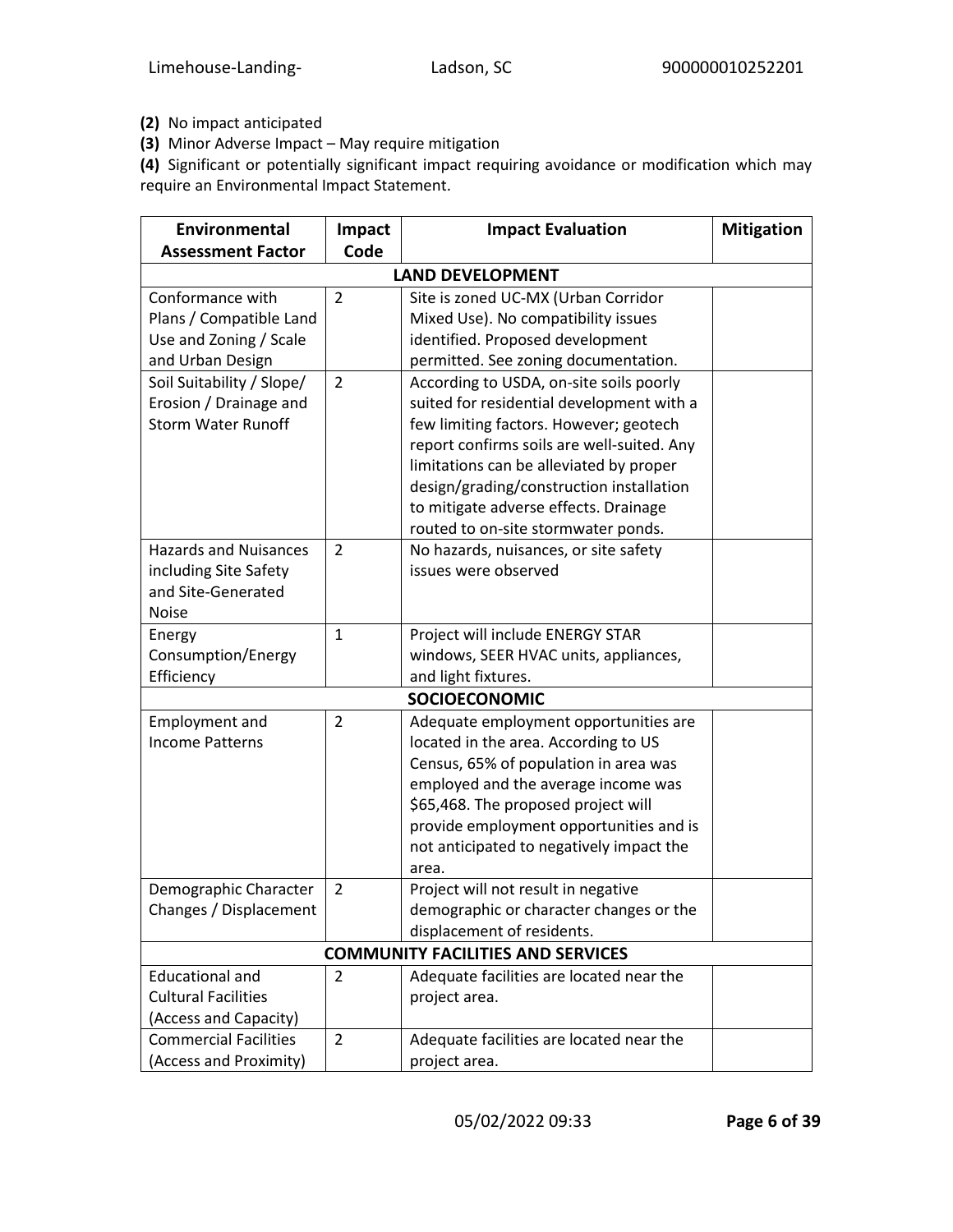| Environmental                | Impact                  | <b>Impact Evaluation</b>                     | <b>Mitigation</b> |  |  |  |
|------------------------------|-------------------------|----------------------------------------------|-------------------|--|--|--|
| <b>Assessment Factor</b>     | Code                    |                                              |                   |  |  |  |
|                              | <b>LAND DEVELOPMENT</b> |                                              |                   |  |  |  |
| Health Care / Social         | $\overline{2}$          | Adequate facilities are located near the     |                   |  |  |  |
| Services (Access and         |                         | project area.                                |                   |  |  |  |
| Capacity)                    |                         |                                              |                   |  |  |  |
| Solid Waste Disposal         | $\overline{2}$          | Solid waste and recycling services are       |                   |  |  |  |
| and Recycling                |                         | available to the project area via the Town   |                   |  |  |  |
| (Feasibility and             |                         | of Summerville.                              |                   |  |  |  |
| Capacity)                    |                         |                                              |                   |  |  |  |
| Waste Water and              | $\overline{2}$          | Waste water/sewer utilities are currently    |                   |  |  |  |
| <b>Sanitary Sewers</b>       |                         | in place along nearby street near project    |                   |  |  |  |
| (Feasibility and             |                         | area with only short connections to make.    |                   |  |  |  |
| Capacity)                    |                         |                                              |                   |  |  |  |
| <b>Water Supply</b>          | $\overline{2}$          | Municipal water lines are currently in       |                   |  |  |  |
| (Feasibility and             |                         | place along nearby street near project       |                   |  |  |  |
| Capacity)                    |                         | area with only short connections to make.    |                   |  |  |  |
| Public Safety - Police,      | $\overline{2}$          | Municipal water lines are currently in       |                   |  |  |  |
| Fire and Emergency           |                         | place along nearby street near project       |                   |  |  |  |
| Medical                      |                         | area with only short connections to make.    |                   |  |  |  |
| Parks, Open Space and        | $\overline{2}$          | City/County/local hospitals provide          |                   |  |  |  |
| Recreation (Access and       |                         | adequate fire, police, and EMS services to   |                   |  |  |  |
| Capacity)                    |                         | project area.                                |                   |  |  |  |
| Transportation and           | $\overline{2}$          | Most residents to use personal vehicles or   |                   |  |  |  |
| <b>Accessibility (Access</b> |                         | walk to nearby amenities. Public             |                   |  |  |  |
| and Capacity)                |                         | transportation is available via Tri-County   |                   |  |  |  |
|                              |                         | Link/ Carta, which provides bus service for  |                   |  |  |  |
|                              |                         | local residents.                             |                   |  |  |  |
| <b>NATURAL FEATURES</b>      |                         |                                              |                   |  |  |  |
| <b>Unique Natural</b>        | $\overline{2}$          | No Effect. See Farmland Protection           |                   |  |  |  |
| Features / Water             |                         | documentation . Project to use municipal     |                   |  |  |  |
| <b>Resources</b>             |                         | water. Water resources (groundwater,         |                   |  |  |  |
|                              |                         | streams, etc.) will not be impacted. See     |                   |  |  |  |
|                              |                         | Wetlands Protection documentation and        |                   |  |  |  |
|                              |                         | Endangered Species documentation.            |                   |  |  |  |
| Vegetation / Wildlife        | $\overline{2}$          | No Effect. Project will not affect protected |                   |  |  |  |
| (Introduction,               |                         | species, cause major habitat disruption,     |                   |  |  |  |
| Modification, Removal,       |                         | or introduce non-native species. See         |                   |  |  |  |
| Disruption, etc.)            |                         | Endangered Species documentation.            |                   |  |  |  |
| <b>Other Factors</b>         | $\overline{2}$          |                                              |                   |  |  |  |

### **Supporting documentation**

[Market Study.pdf](https://www.onecpd.info/reports/ESD_900000010252201_05212022_900000011327287_1651498204603.pdf) [Q Land Development.pdf](https://www.onecpd.info/reports/ESD_900000010252201_05212022_900000011327206_1651498204603.pdf) [R Community Facilities and Services.pdf](https://www.onecpd.info/reports/ESD_900000010252201_05212022_900000011327203_1651498204603.pdf)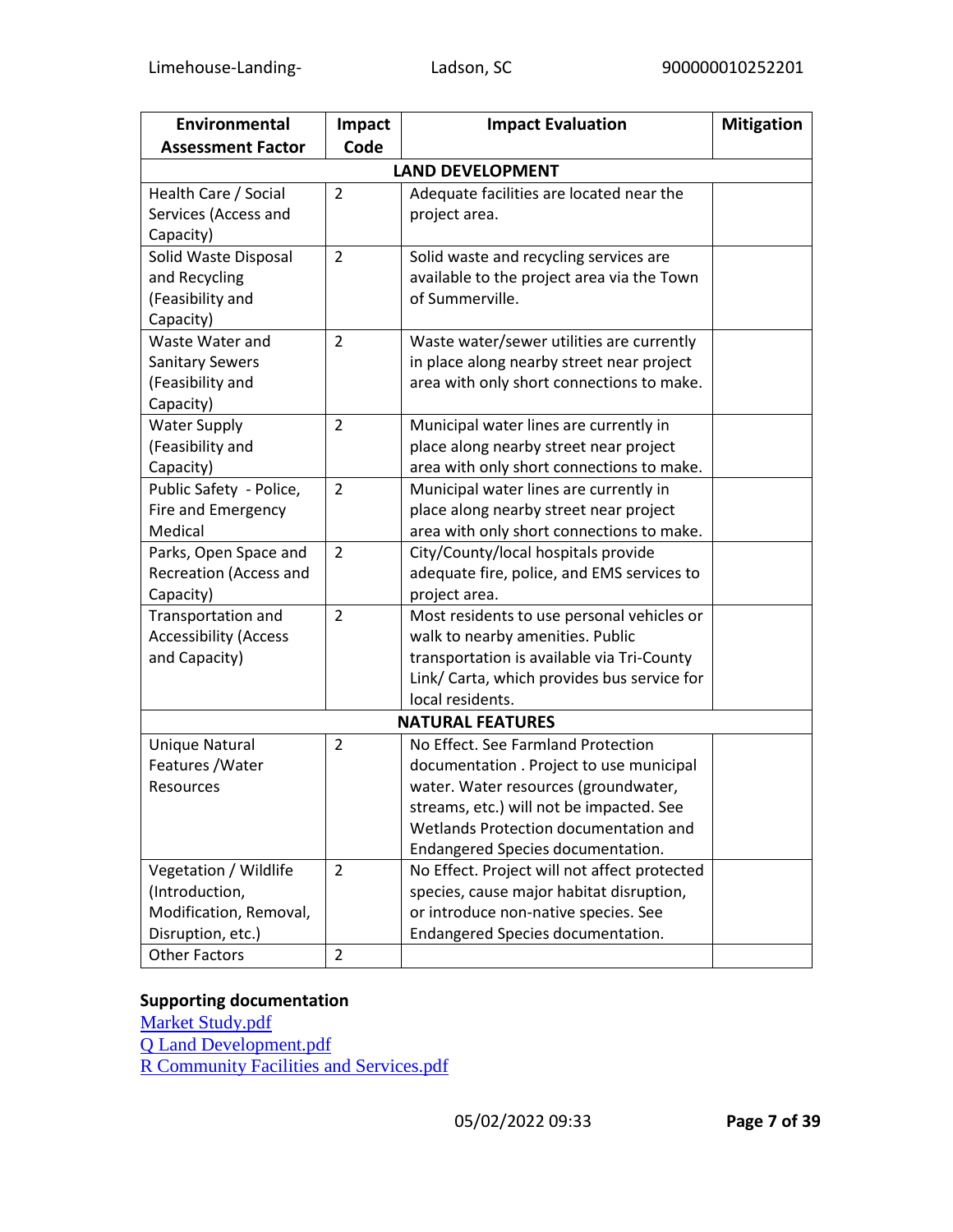### **Additional Studies Performed:**

### **Field Inspection [Optional]:** Date and completed by: Chris Daves 2/2/2022 12:00:00 AM

# **List of Sources, Agencies and Persons Consulted [40 CFR 1508.9(b)]:**

See attached worksheets.

| O Environmental JusticePartnerWorksheet.pdf                      |
|------------------------------------------------------------------|
| N WildandScenicRiversPartnerWorksheet.pdf                        |
| M WetlandsPartnerWorksheet.pdf                                   |
| L SoleSourceAquifersPartnerWorksheet.pdf                         |
| K NoiseEAPartnerWorksheet .pdf                                   |
| J HistoricPreservationPartnerWorksheet.pdf                       |
| I Farmlands PartnerWorksheet.pdf                                 |
| H ExplosivesPartnerWorksheet.pdf                                 |
| G EndangeredSpeciesActPartnerWorksheet.pdf                       |
| F ContaminationandToxicSubstancesMultifamilyPartnerWorksheet.pdf |
| E CoastalZoneManagementActPartnerWorksheet.pdf                   |
| D AirQualityPartnerWorksheet.pdf                                 |
| C FloodplainManagementPartnerWorksheet.pdf                       |
| C FloodInsurancePartnerWorksheet.pdf                             |
| B CoastalBarrierResourcesActPartnerWorksheet.pdf                 |
| A AirportRunwayClearZonesPartnerWorksheet.pdf                    |
| A AirportHazardsPartnerWorksheet.pdf                             |

### **List of Permits Obtained:**

Standard Building Permits

### **Public Outreach [24 CFR 58.43]:**

SC Housing will post in our agency lobby, website, and send out an email to over 1,000 contacts.

### **Cumulative Impact Analysis [24 CFR 58.32]:**

Significant cumulative impacts are not anticipated to resources identified in this EA. The project is not anticipated to generate future off-site development, large amounts of traffic/noise, or strain existing community resources. The project's construction

05/02/2022 09:33 **Page 8 of 39**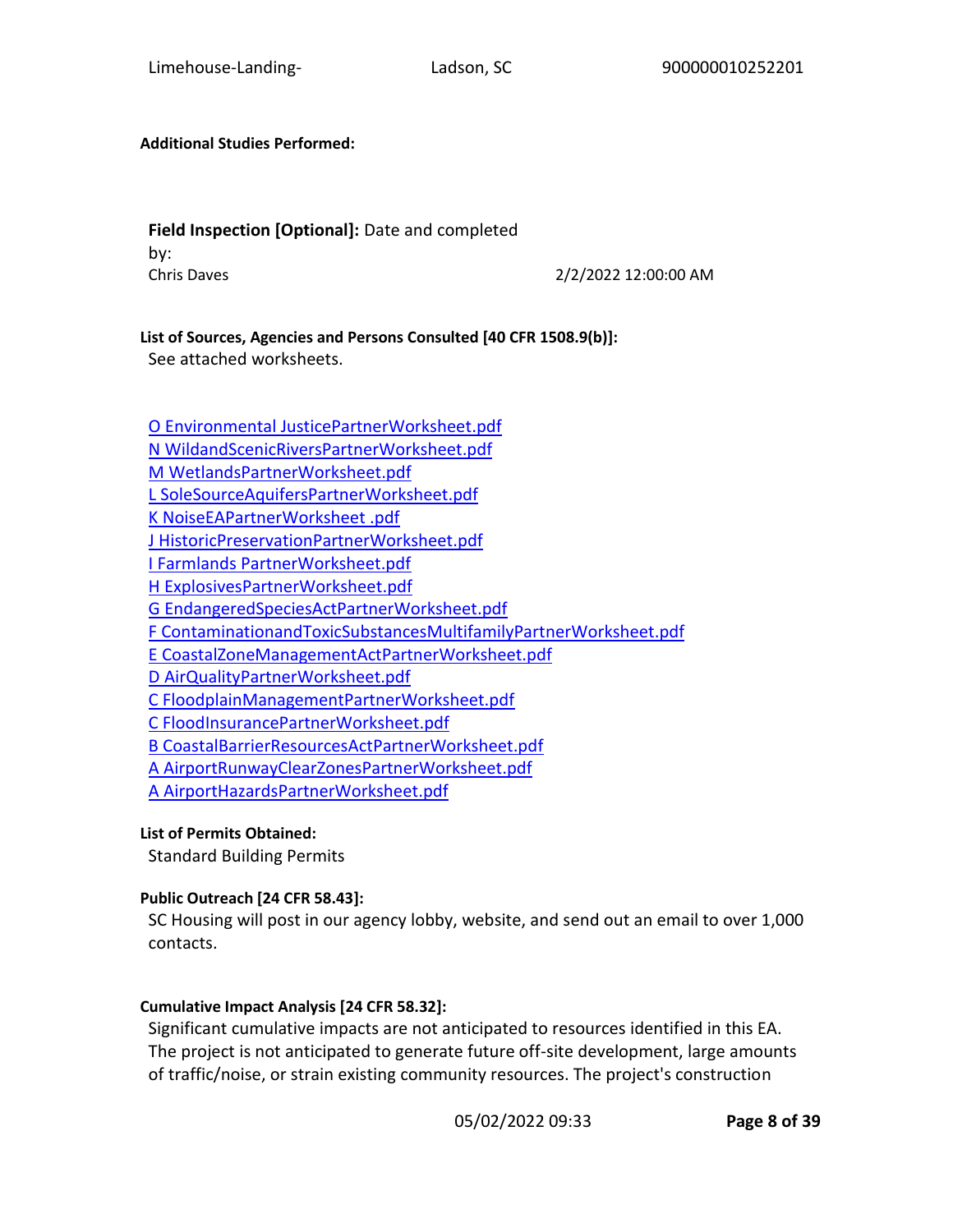activities would minimize the emission of criteria air pollutants during construction. The project would also generate emissions from additional vehicle traffic after construction. However, the number of vehicle trips associated with this project and the anticipated airborne emissions would be relatively imperceptible within the context of the region's air shed. The proposed project would not make a considerable contribution to significant cumulative air quality or transportation impacts. The proposed project would have short-term (temporary) construction noise and insignificant long-term operational noise impacts. To reduce noise created by construction activities, limitations on construction hours and the installation of sound attenuation on construction equipment would likely be implemented.

### **Alternatives [24 CFR 58.40(e); 40 CFR 1508.9]**

### **No Action Alternative [24 CFR 58.40(e)]**

Due to the sites location in a developed area, it would likely be turned into more commercial use or residential use.

### **Summary of Findings and Conclusions:**

Based on the findings of this EA, the proposed project appears to be in compliance with Statutes, Executive Orders, and Regulations without significant impact on the quality of the human environment.

### **Mitigation Measures and Conditions [CFR 1505.2(c)]:**

Summarized below are all mitigation measures adopted by the Responsible Entity to reduce, avoid or eliminate adverse environmental impacts and to avoid non-compliance or nonconformance with the above-listed authorities and factors. These measures/conditions must be incorporated into project contracts, development agreements and other relevant documents. The staff responsible for implementing and monitoring mitigation measures should be clearly identified in the mitigation plan.

| Law,       | <b>Mitigation Measure or Condition</b> | Comments         | <b>Mitigation</b> | Complete |
|------------|----------------------------------------|------------------|-------------------|----------|
| Authority, |                                        | on               | Plan              |          |
| or Factor  |                                        | <b>Completed</b> |                   |          |
|            |                                        | <b>Measures</b>  |                   |          |

**Project Mitigation Plan**

**Supporting documentation on completed measures**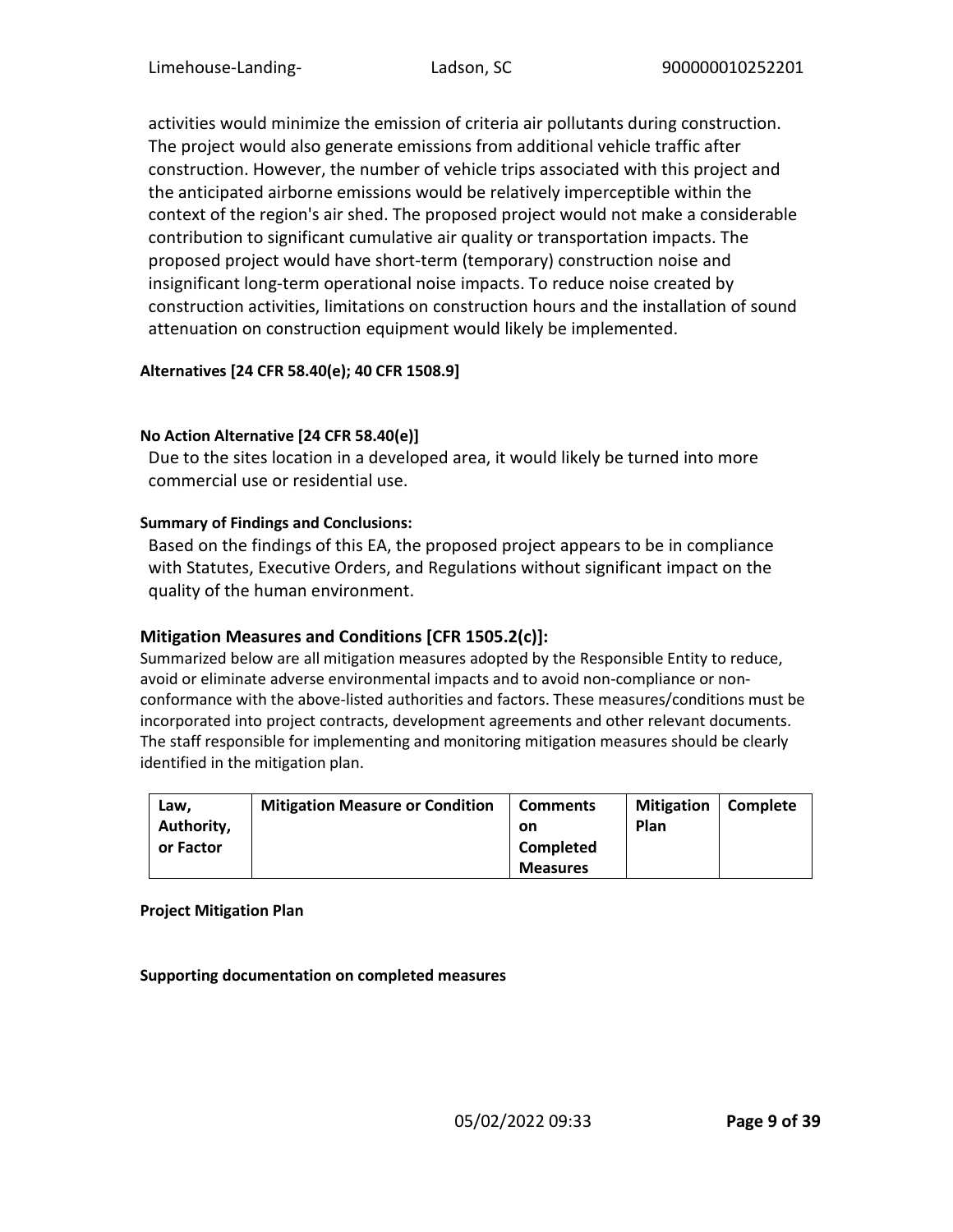# **APPENDIX A: Related Federal Laws and Authorities**

# **Airport Hazards**

| General policy                                | Legislation | Regulation               |
|-----------------------------------------------|-------------|--------------------------|
| It is HUD's policy to apply standards to      |             | 24 CFR Part 51 Subpart D |
| prevent incompatible development              |             |                          |
| around civil airports and military airfields. |             |                          |

**1. To ensure compatible land use development, you must determine your site's proximity to civil and military airports. Is your project within 15,000 feet of a military airport or 2,500 feet of a civilian airport?**

✓ **No**

Based on the response, the review is in compliance with this section. Document and upload the map showing that the site is not within the applicable distances to a military or civilian airport below

**Yes**

### **Screen Summary Compliance Determination**

The project site is not within 15,000 feet of a military airport or 2,500 feet of a civilian airport. The project is in compliance with Airport Hazards requirements.

### **Supporting documentation**

### [A Airport Hazards.pdf](https://www.onecpd.info/reports/ESD_900000010252201_05212022_900000011325950_1651498204603.pdf)

### **Are formal compliance steps or mitigation required?**

Yes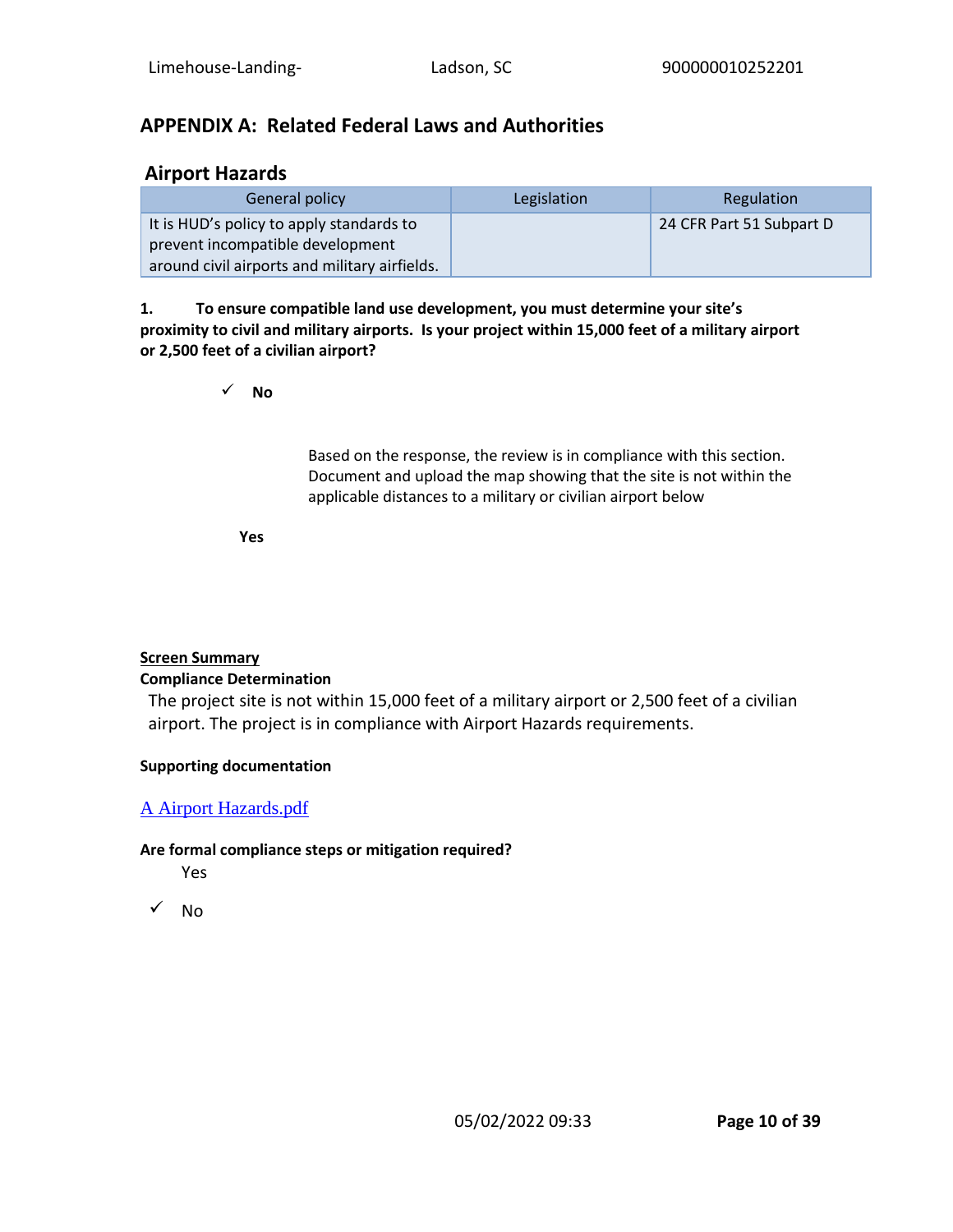# **Coastal Barrier Resources**

| General requirements                     | Legislation                          | Regulation |
|------------------------------------------|--------------------------------------|------------|
| HUD financial assistance may not be      | <b>Coastal Barrier Resources Act</b> |            |
| used for most activities in units of the | (CBRA) of 1982, as amended by        |            |
| <b>Coastal Barrier Resources System</b>  | the Coastal Barrier Improvement      |            |
| (CBRS). See 16 USC 3504 for limitations  | Act of 1990 (16 USC 3501)            |            |
| on federal expenditures affecting the    |                                      |            |
| CBRS.                                    |                                      |            |

### **1. Is the project located in a CBRS Unit?**

 $\checkmark$  No

Document and upload map and documentation below.

Yes

### **Compliance Determination**

This project is not located in a CBRS Unit. Therefore, this project has no potential to impact a CBRS Unit and is in compliance with the Coastal Barrier Resources Act.

#### **Supporting documentation**

### [B Coastal Barrier Resources.pdf](https://www.onecpd.info/reports/ESD_900000010252201_05212022_900000011325959_1651498204603.pdf)

### **Are formal compliance steps or mitigation required?**

Yes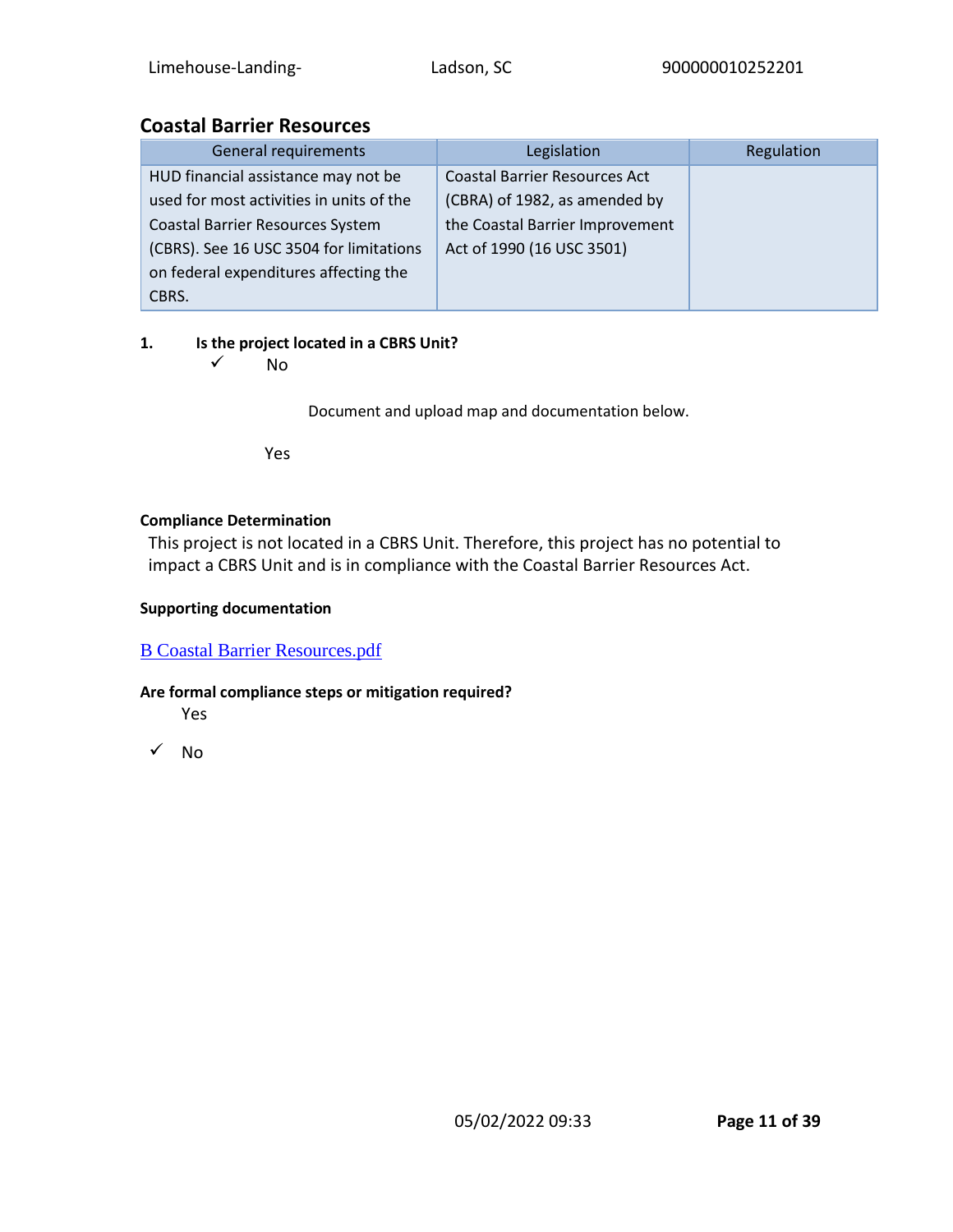### **Flood Insurance**

| General requirements                                     | Legislation            | Regulation         |
|----------------------------------------------------------|------------------------|--------------------|
| Certain types of federal financial assistance may not be | <b>Flood Disaster</b>  | 24 CFR 50.4(b)(1)  |
| used in floodplains unless the community participates    | Protection Act of 1973 | and 24 CFR 58.6(a) |
| in National Flood Insurance Program and flood            | as amended (42 USC     | and (b); 24 CFR    |
| insurance is both obtained and maintained.               | 4001-4128)             | $55.1(b)$ .        |

### **1. Does this project involve financial assistance for construction, rehabilitation, or acquisition of a mobile home, building, or insurable personal property?**

No. This project does not require flood insurance or is excepted from flood insurance.

✓ Yes

**4. While flood insurance is not mandatory for this project, HUD strongly recommends that all insurable structures maintain flood insurance under the National Flood Insurance Program (NFIP). Will flood insurance be required as a mitigation measure or condition?**

Yes

✓ No

### **Screen Summary**

### **Compliance Determination**

The structure or insurable property is not located in a FEMA-designated Special Flood Hazard Area. While flood insurance may not be mandatory in this instance, HUD recommends that all insurable structures maintain flood insurance under the National Flood Insurance Program (NFIP). The project is in compliance with flood insurance requirements.

### **Supporting documentation**

[C Floodplains Flood Insurance\(1\).pdf](https://www.onecpd.info/reports/ESD_900000010252201_05212022_900000011325966_1651498204603.pdf)

### **Are formal compliance steps or mitigation required?**

Yes

 $\sqrt{ }$  No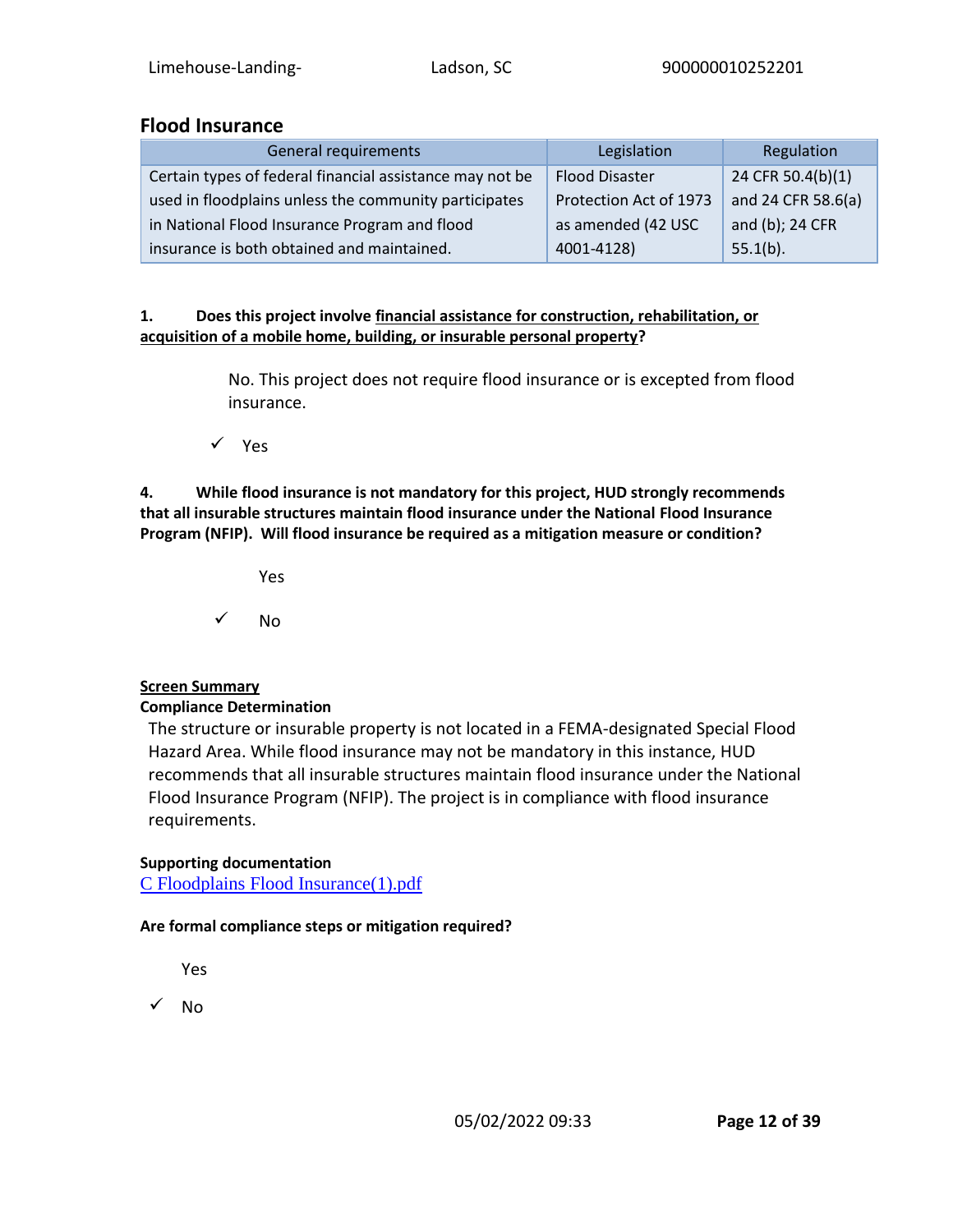# **Air Quality**

| <b>General requirements</b>          | Legislation                      | Regulation         |
|--------------------------------------|----------------------------------|--------------------|
| The Clean Air Act is administered    | Clean Air Act (42 USC 7401 et    | 40 CFR Parts 6, 51 |
| by the U.S. Environmental            | seq.) as amended particularly    | and 93             |
| Protection Agency (EPA), which       | Section $176(c)$ and (d) (42 USC |                    |
| sets national standards on           | $7506(c)$ and $(d)$              |                    |
| ambient pollutants. In addition,     |                                  |                    |
| the Clean Air Act is administered    |                                  |                    |
| by States, which must develop        |                                  |                    |
| State Implementation Plans (SIPs)    |                                  |                    |
| to regulate their state air quality. |                                  |                    |
| Projects funded by HUD must          |                                  |                    |
| demonstrate that they conform        |                                  |                    |
| to the appropriate SIP.              |                                  |                    |

### **1. Does your project include new construction or conversion of land use facilitating the development of public, commercial, or industrial facilities OR five or more dwelling units?**

- ✓ Yes
	- No

### **Air Quality Attainment Status of Project's County or Air Quality Management District**

# **2. Is your project's air quality management district or county in non-attainment or maintenance status for any criteria pollutants?**

 $\checkmark$  No, project's county or air quality management district is in attainment status for all criteria pollutants.

Yes, project's management district or county is in non-attainment or maintenance status for the following criteria pollutants (check all that apply):

### **Screen Summary**

### **Compliance Determination**

The project's county or air quality management district is in attainment status for all criteria pollutants. The project is in compliance with the Clean Air Act.

### **Supporting documentation**

[D Air Quality.pdf](https://www.onecpd.info/reports/ESD_900000010252201_05212022_900000011325982_1651498204603.pdf)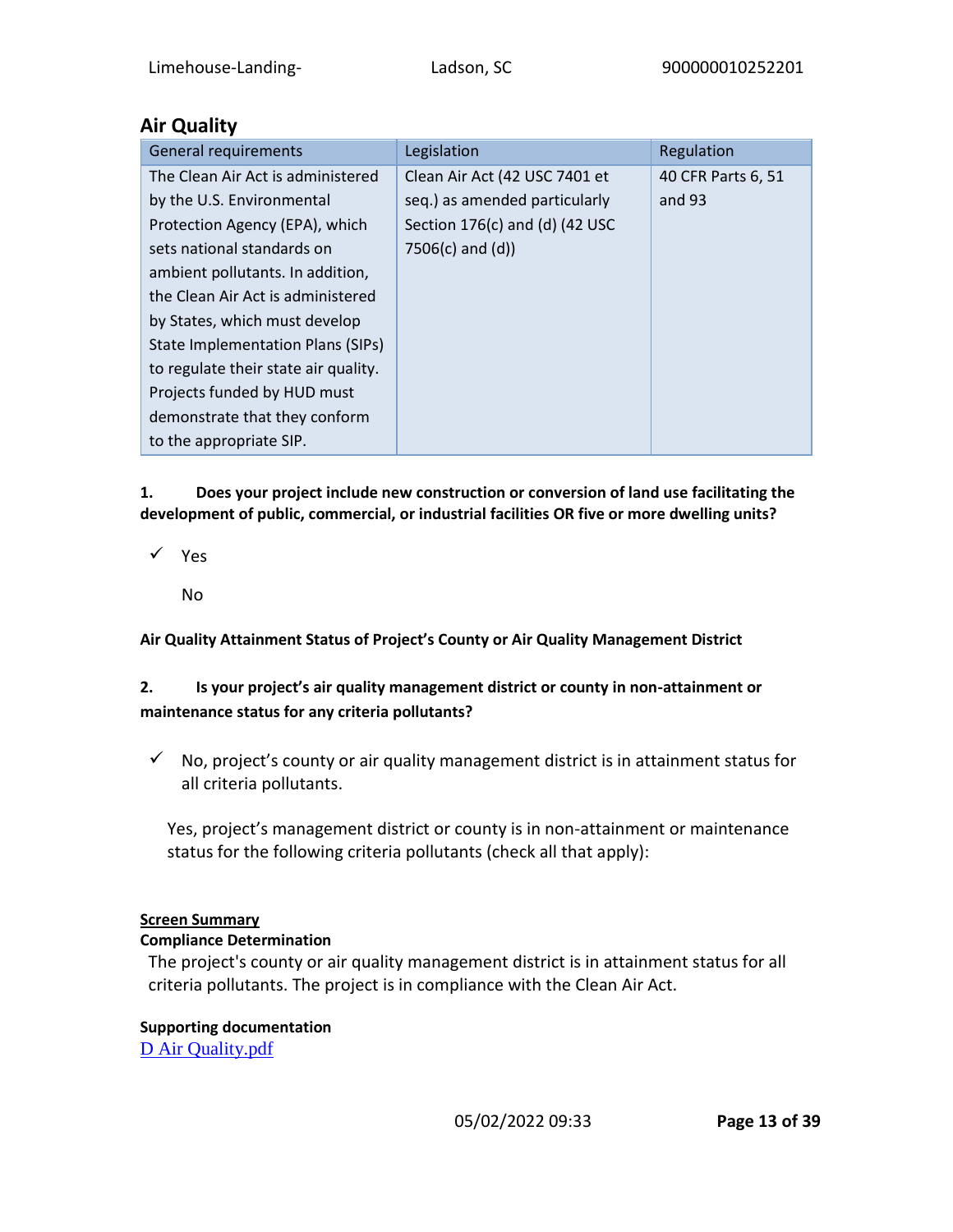# **Are formal compliance steps or mitigation required?**

Yes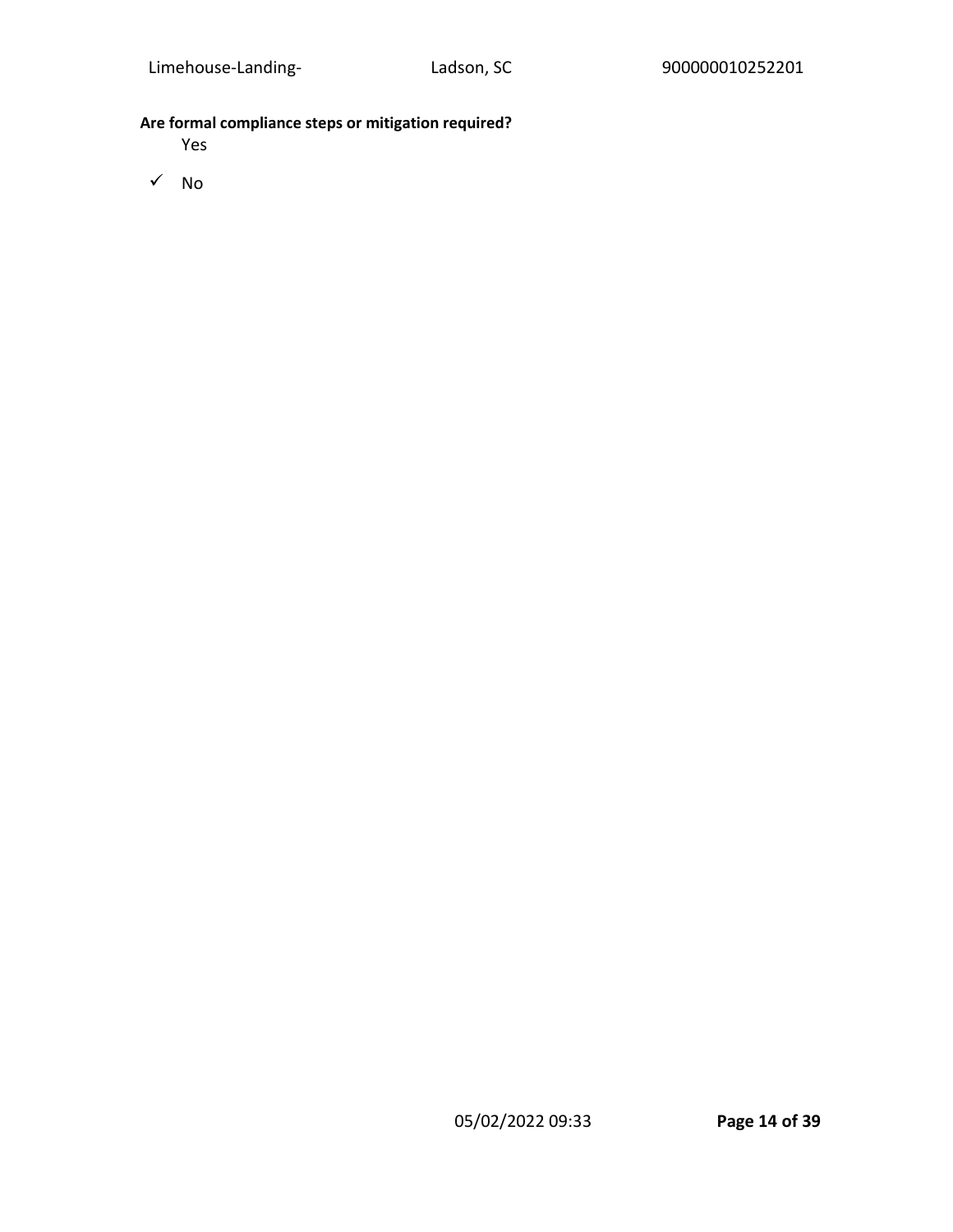# **Coastal Zone Management Act**

| <b>General requirements</b>        | Legislation                    | Regulation      |
|------------------------------------|--------------------------------|-----------------|
| Federal assistance to applicant    | <b>Coastal Zone Management</b> | 15 CFR Part 930 |
| agencies for activities affecting  | Act (16 USC 1451-1464),        |                 |
| any coastal use or resource is     | particularly section 307(c)    |                 |
| granted only when such             | and (d) (16 USC 1456(c) and    |                 |
| activities are consistent with     | (d)                            |                 |
| federally approved State           |                                |                 |
| <b>Coastal Zone Management Act</b> |                                |                 |
| Plans.                             |                                |                 |

**1. Is the project located in, or does it affect, a Coastal Zone as defined in your state Coastal Management Plan?**

✓ Yes

No

- **2. Does this project include new construction, conversion, major rehabilitation, or substantial improvement activities?**
- ✓ Yes

No

### **3. Has this project been determined to be consistent with the State Coastal Management Program?**

 $\checkmark$  Yes, without mitigation

Based on the response, the review is in compliance with this section. Document and upload all documents used to make your determination below.

Yes, with mitigation

No, project must be canceled.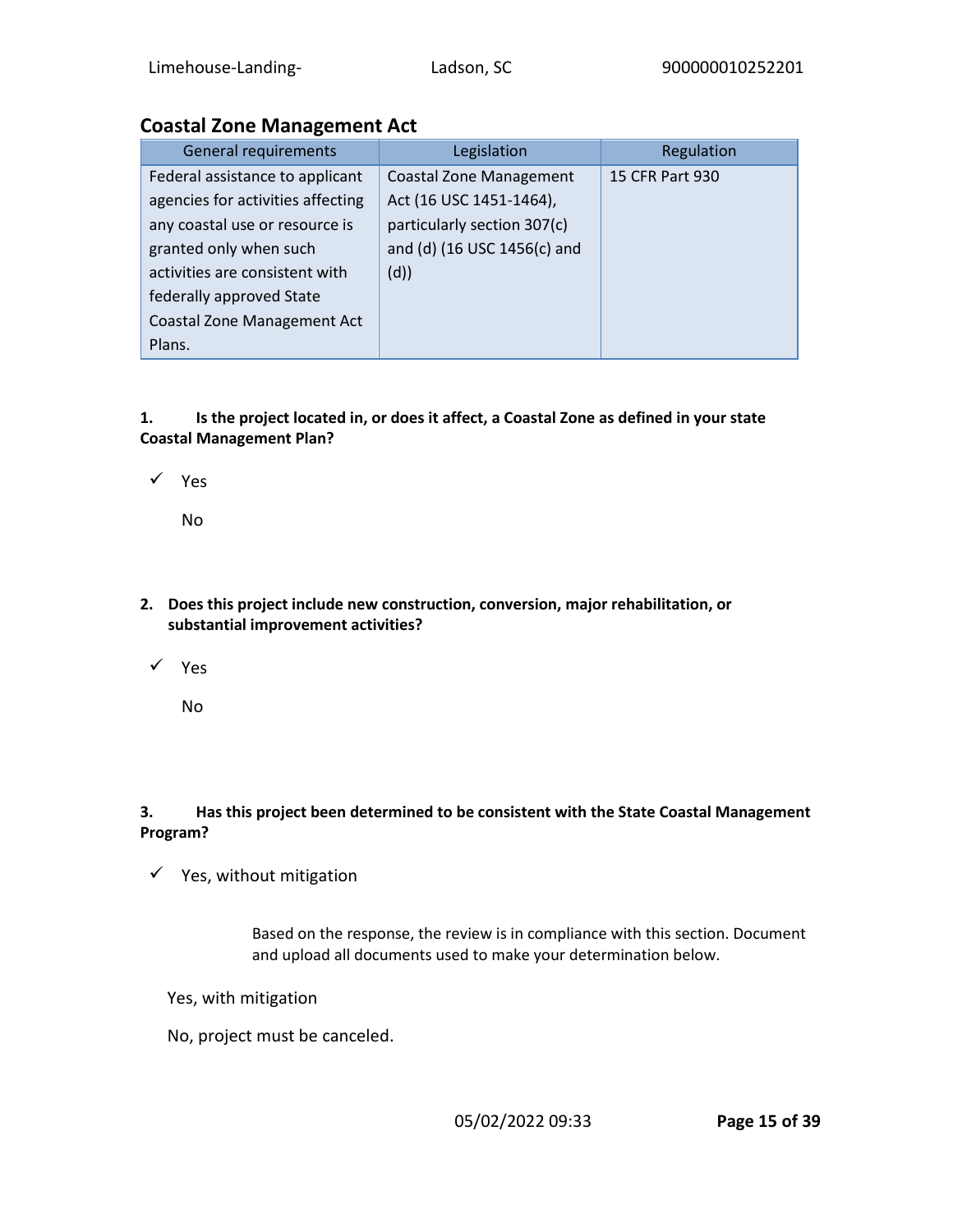### **Screen Summary**

#### **Compliance Determination**

This project is located in a Coastal Zone, but it has been determined to be consistent with the State Coastal Management Program. The project is in compliance with the Coastal Zone Management Act.

#### **Supporting documentation**

### [E Coastal Zone Management.pdf](https://www.onecpd.info/reports/ESD_900000010252201_05212022_900000011325997_1651498204603.pdf)

#### **Are formal compliance steps or mitigation required?**

Yes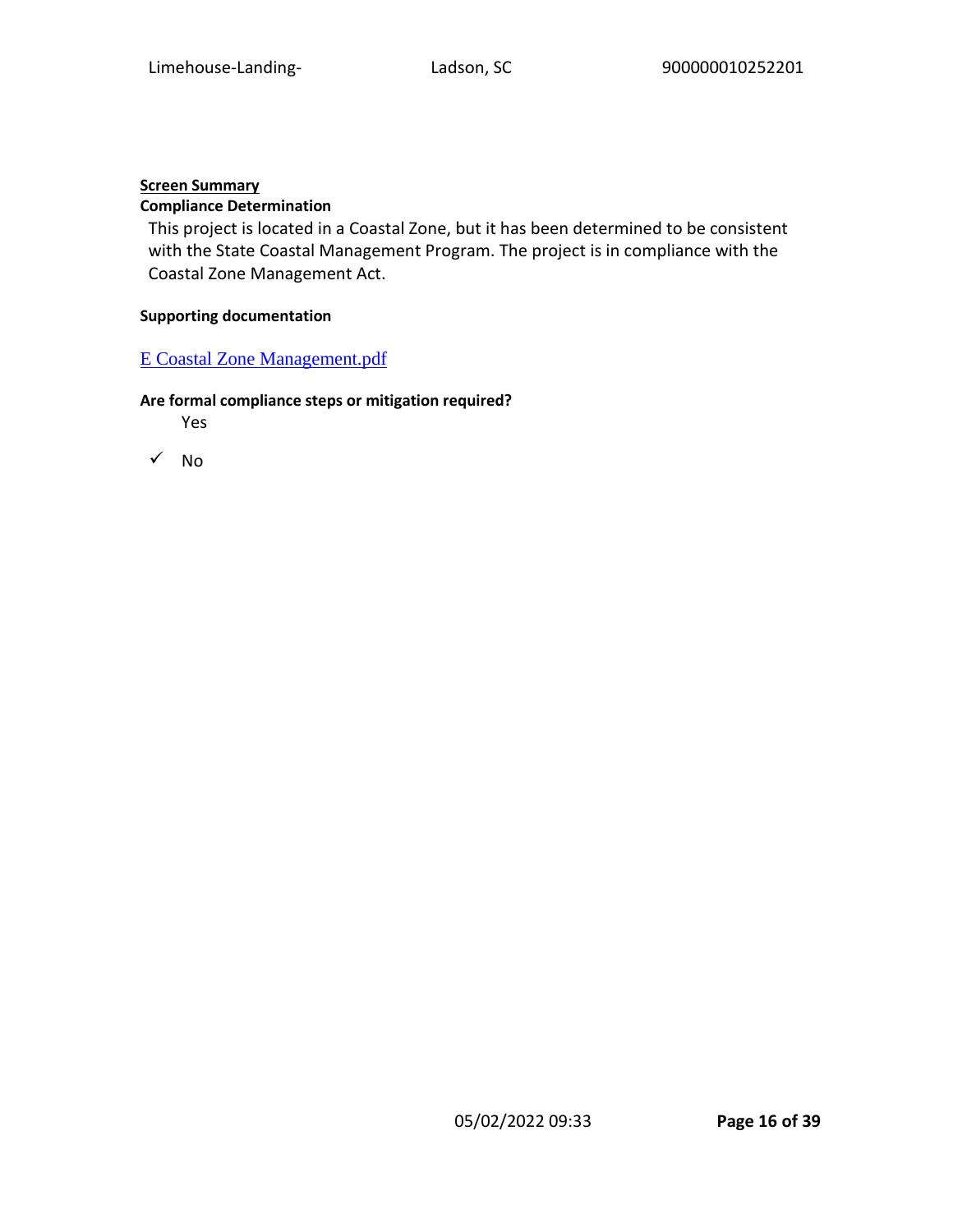# **Contamination and Toxic Substances**

| <b>General requirements</b>                         | Legislation | Regulations       |
|-----------------------------------------------------|-------------|-------------------|
| It is HUD policy that all properties that are being |             | 24 CFR 58.5(i)(2) |
| proposed for use in HUD programs be free of         |             | 24 CFR 50.3(i)    |
| hazardous materials, contamination, toxic           |             |                   |
| chemicals and gases, and radioactive                |             |                   |
| substances, where a hazard could affect the         |             |                   |
| health and safety of the occupants or conflict      |             |                   |
| with the intended utilization of the property.      |             |                   |

### **1. How was site contamination evaluated? Select all that apply. Document and upload documentation and reports and evaluation explanation of site contamination below.**

American Society for Testing and Materials (ASTM) Phase I Environmental Site Assessment (ESA) ASTM Phase II ESA Remediation or clean-up plan ASTM Vapor Encroachment Screening None of the Above

**2. Were any on-site or nearby toxic, hazardous, or radioactive substances found that could affect the health and safety of project occupants or conflict with the intended use of the property? (Were any recognized environmental conditions or RECs identified in a Phase I ESA and confirmed in a Phase II ESA?)**

✓ No

Yes

**Screen Summary Compliance Determination**

### **Supporting documentation**

[F Contamination and Toxics.pdf](https://www.onecpd.info/reports/ESD_900000010252201_05212022_900000011326021_1651498204603.pdf)

### **Are formal compliance steps or mitigation required?**

Yes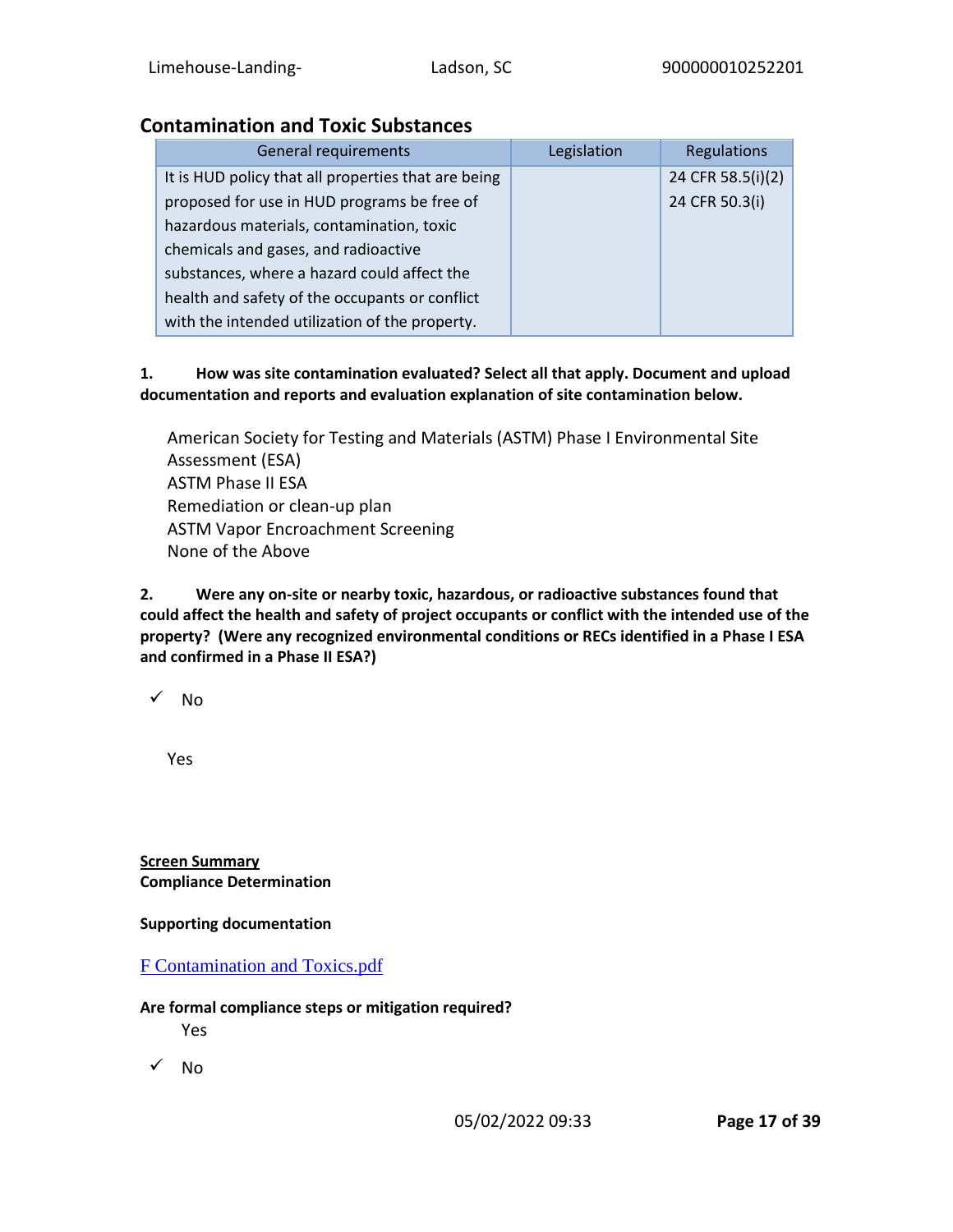05/02/2022 09:33 **Page 18 of 39**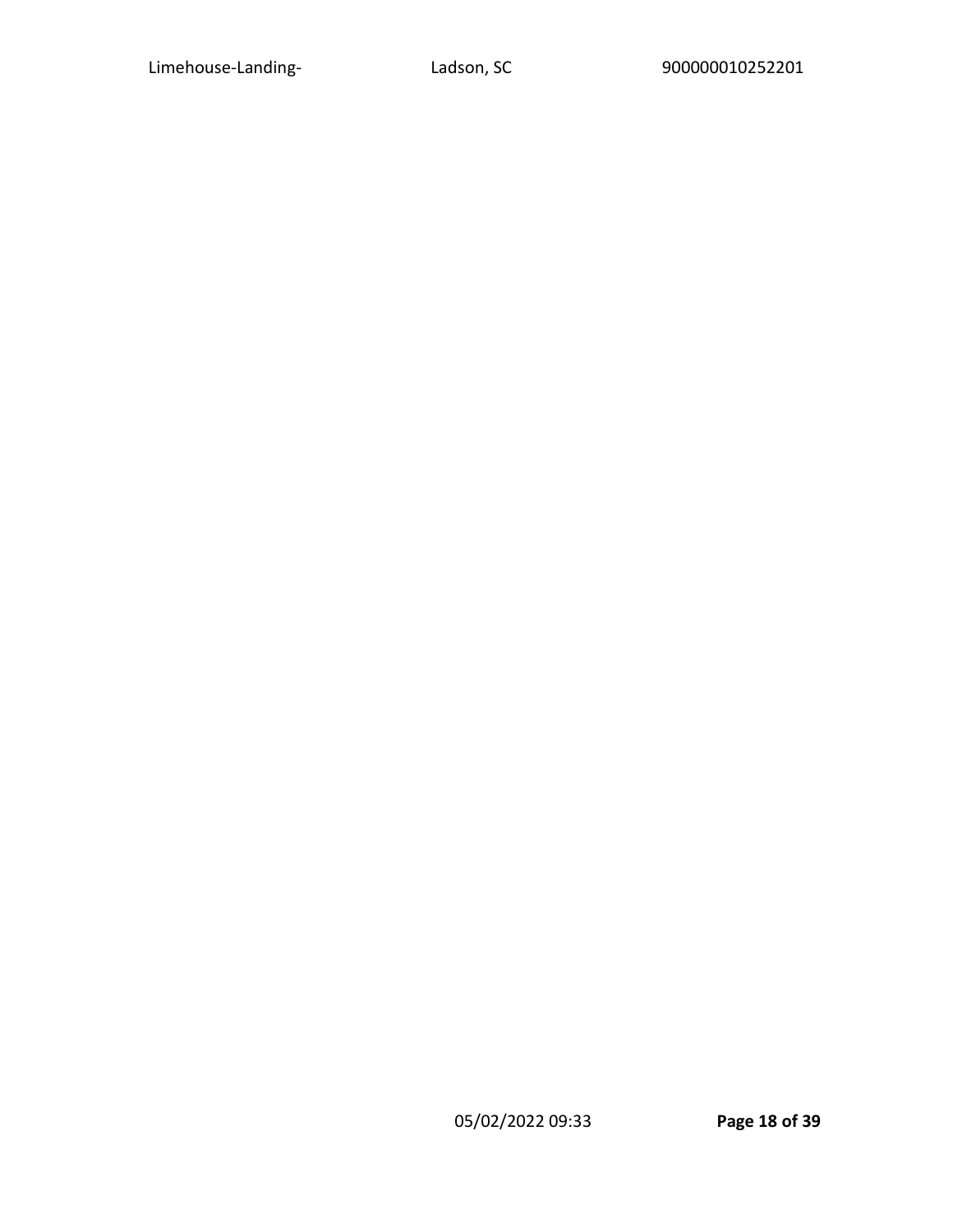# **Endangered Species**

| <b>General requirements</b>                      | <b>ESA Legislation</b> | Regulations |
|--------------------------------------------------|------------------------|-------------|
| Section 7 of the Endangered Species Act (ESA)    | The Endangered         | 50 CFR Part |
| mandates that federal agencies ensure that       | Species Act of 1973    | 402         |
| actions that they authorize, fund, or carry out  | (16 U.S.C. 1531 et     |             |
| shall not jeopardize the continued existence of  | seq.); particularly    |             |
| federally listed plants and animals or result in | section 7 (16 USC      |             |
| the adverse modification or destruction of       | 1536).                 |             |
| designated critical habitat. Where their actions |                        |             |
| may affect resources protected by the ESA,       |                        |             |
| agencies must consult with the Fish and Wildlife |                        |             |
| Service and/or the National Marine Fisheries     |                        |             |
| Service ("FWS" and "NMFS" or "the Services").    |                        |             |

### **1. Does the project involve any activities that have the potential to affect specifies or habitats?**

No, the project will have No Effect due to the nature of the activities involved in the project.

 $\checkmark$  No, the project will have No Effect based on a letter of understanding, memorandum of agreement, programmatic agreement, or checklist provided by local HUD office

> Explain your determination: USFWS Clearance Letter attached.

Based on the response, the review is in compliance with this section. Document and upload all documents used to make your determination below.

Yes, the activities involved in the project have the potential to affect species and/or habitats.

### **Screen Summary**

### **Compliance Determination**

This project will have No Effect on listed species based on a letter of understanding, memorandum of agreement, programmatic agreement, or checklist provided by local HUD office. This project is in compliance with the Endangered Species Act.

### **Supporting documentation**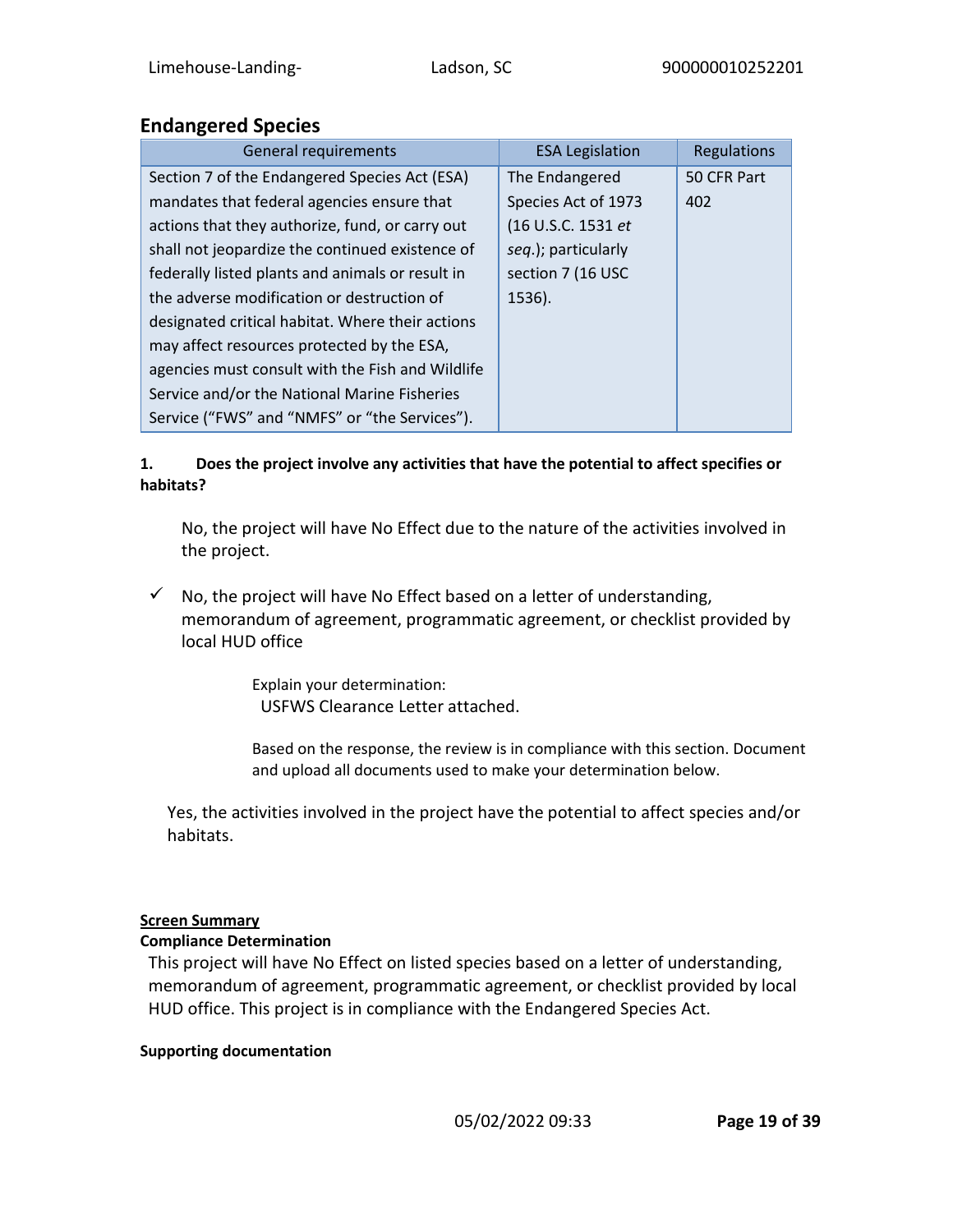### [Clearance letter.pdf](https://www.onecpd.info/reports/ESD_900000010252201_05212022_900000011328692_1651498204603.pdf) [G Endangered Species.pdf](https://www.onecpd.info/reports/ESD_900000010252201_05212022_900000011328691_1651498204603.pdf)

### **Are formal compliance steps or mitigation required?**

Yes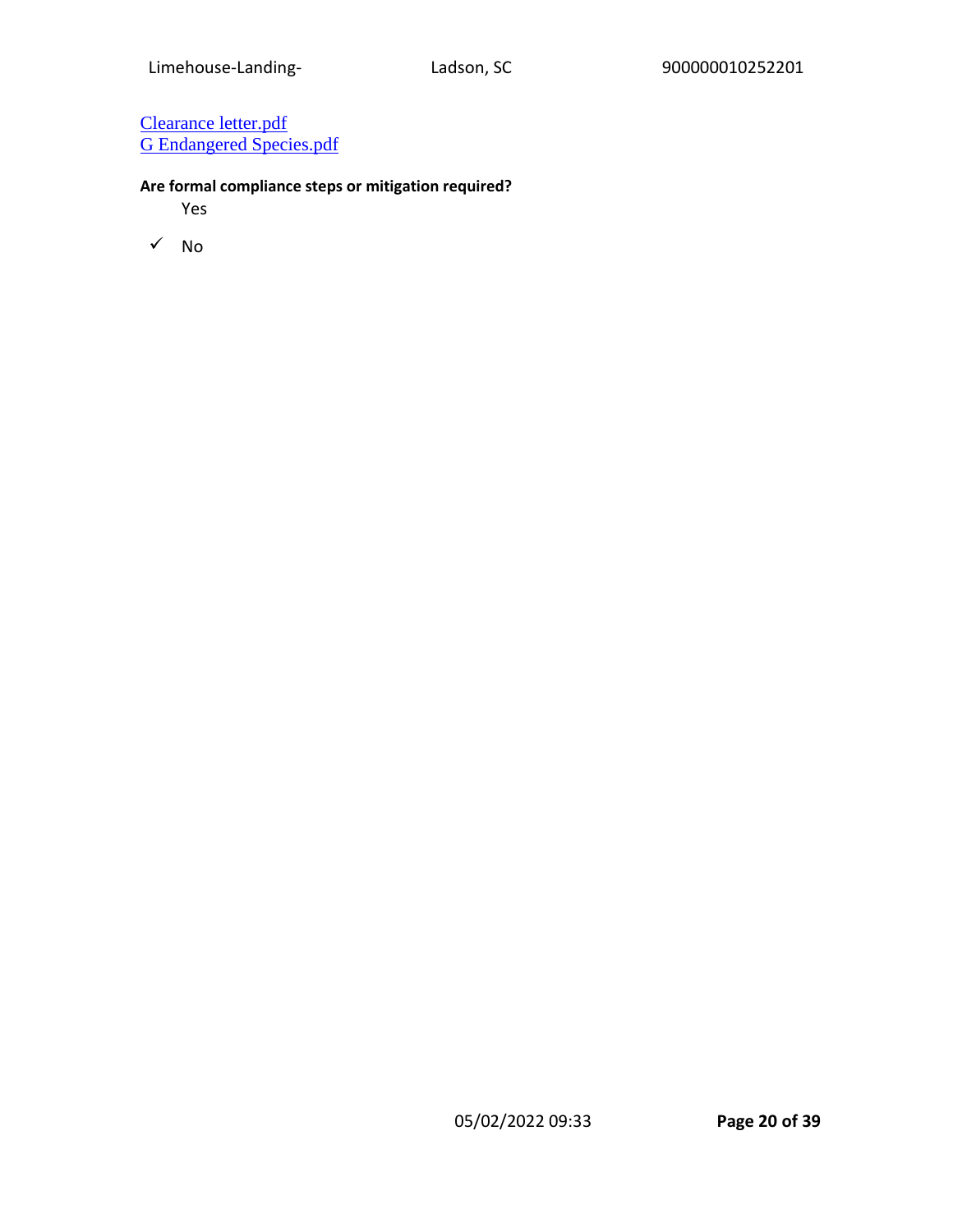# **Explosive and Flammable Hazards**

| General requirements                 | Legislation | Regulation     |
|--------------------------------------|-------------|----------------|
| HUD-assisted projects must meet      | N/A         | 24 CFR Part 51 |
| Acceptable Separation Distance (ASD) |             | Subpart C      |
| requirements to protect them from    |             |                |
| explosive and flammable hazards.     |             |                |

**1. Is the proposed HUD-assisted project itself the development of a hazardous facility (a facility that mainly stores, handles or processes flammable or combustible chemicals such as bulk fuel storage facilities and refineries)?**

 $\sqrt{ }$  No

Yes

**2. Does this project include any of the following activities: development, construction, rehabilitation that will increase residential densities, or conversion?**

No

✓ Yes

**3. Within 1 mile of the project site, are there any current or planned stationary aboveground storage containers that are covered by 24 CFR 51C? Containers that are NOT covered under the regulation include:**

**• Containers 100 gallons or less in capacity, containing common liquid industrial fuels OR** 

**• Containers of liquified petroleum gas (LPG) or propane with a water volume capacity of 1,000 gallons or less that meet the requirements of the 2017 or later version of National Fire Protection Association (NFPA) Code 58.**

**If all containers within the search area fit the above criteria, answer "No." For any other type of aboveground storage container within the search area that holds one of the flammable or explosive materials listed in Appendix I of 24 CFR part 51 subpart C, answer "Yes."**

✓ No

Based on the response, the review is in compliance with this section. Document and upload all documents used to make your determination below.

05/02/2022 09:33 **Page 21 of 39**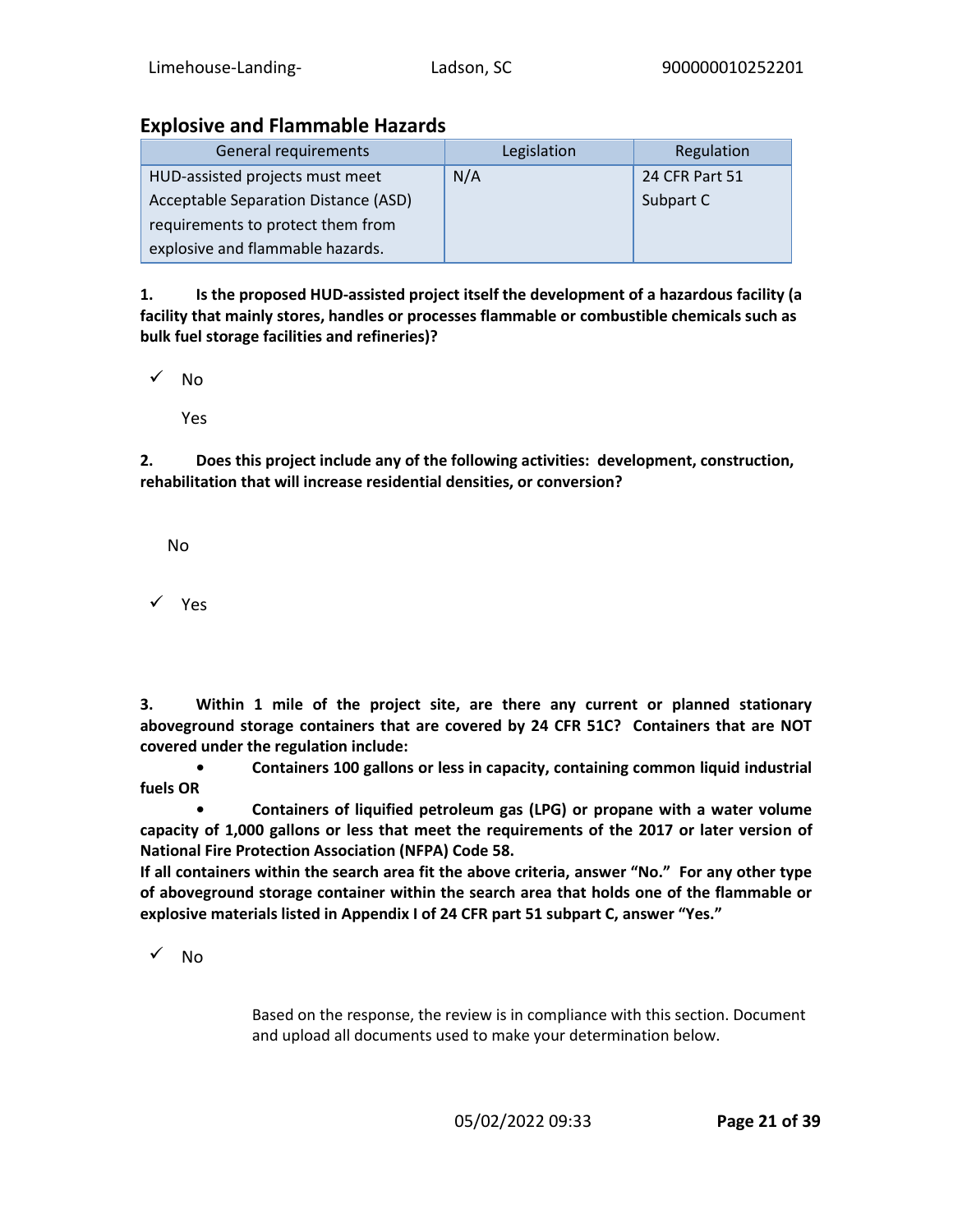Yes

# **Screen Summary**

### **Compliance Determination**

There are no current or planned stationary aboveground storage containers of concern within 1 mile of the project site. The project is in compliance with explosive and flammable hazard requirements.

### **Supporting documentation**

# [H Explosive and Flammable Hazards.pdf](https://www.onecpd.info/reports/ESD_900000010252201_05212022_900000011326125_1651498204603.pdf)

### **Are formal compliance steps or mitigation required?**

Yes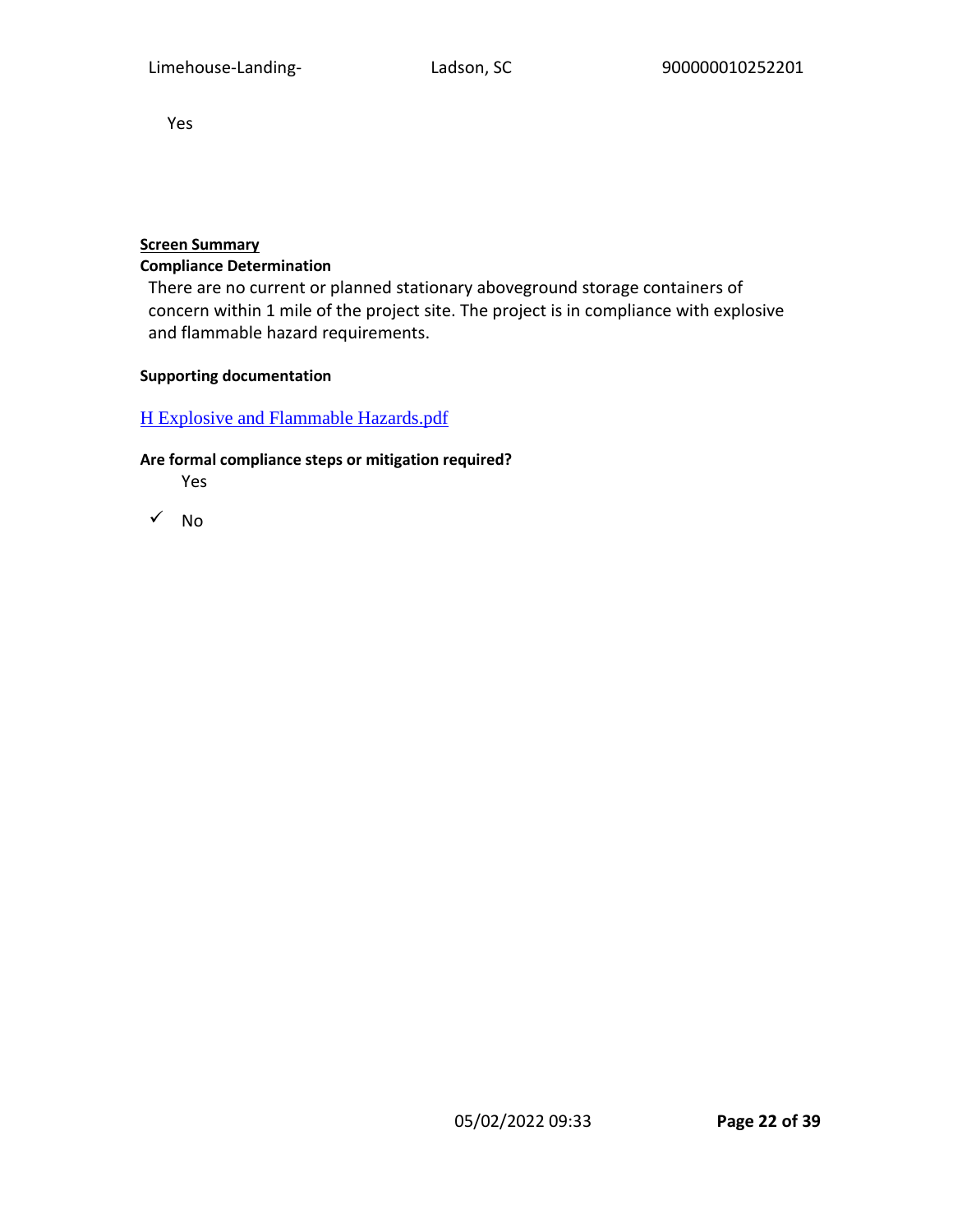# **Farmlands Protection**

| <b>General requirements</b>   | Legislation                       | Regulation            |
|-------------------------------|-----------------------------------|-----------------------|
| The Farmland Protection       | <b>Farmland Protection Policy</b> | <b>7 CFR Part 658</b> |
| Policy Act (FPPA) discourages | Act of 1981 (7 U.S.C. 4201        |                       |
| federal activities that would | et seq.)                          |                       |
| convert farmland to           |                                   |                       |
| nonagricultural purposes.     |                                   |                       |

**1. Does your project include any activities, including new construction, acquisition of undeveloped land or conversion, that could convert agricultural land to a non-agricultural use?**

✓ Yes

No

### **2. Does your project meet one of the following exemptions?**

- Construction limited to on-farm structures needed for farm operations.
- Construction limited to new minor secondary (accessory) structures such as a garage or storage shed
- Project on land already in or committed to urban development or used for water storage. (7 CFR 658.2(a))

✓ Yes

Based on the response, the review is in compliance with this section. Document and upload all documents used to make your determination below.

No

### **Screen Summary**

### **Compliance Determination**

This project includes activities that could potentially convert agricultural land to a non-agricultural use, but an exemption applies. The project is in compliance with the Farmland Protection Policy Act. The site is located in a census designated urbanized area.

### **Supporting documentation**

[I Farmlands Partner-Worksheet.pdf](https://www.onecpd.info/reports/ESD_900000010252201_05212022_900000011326151_1651498204603.pdf) [I Farmlands.pdf](https://www.onecpd.info/reports/ESD_900000010252201_05212022_900000011326150_1651498204603.pdf)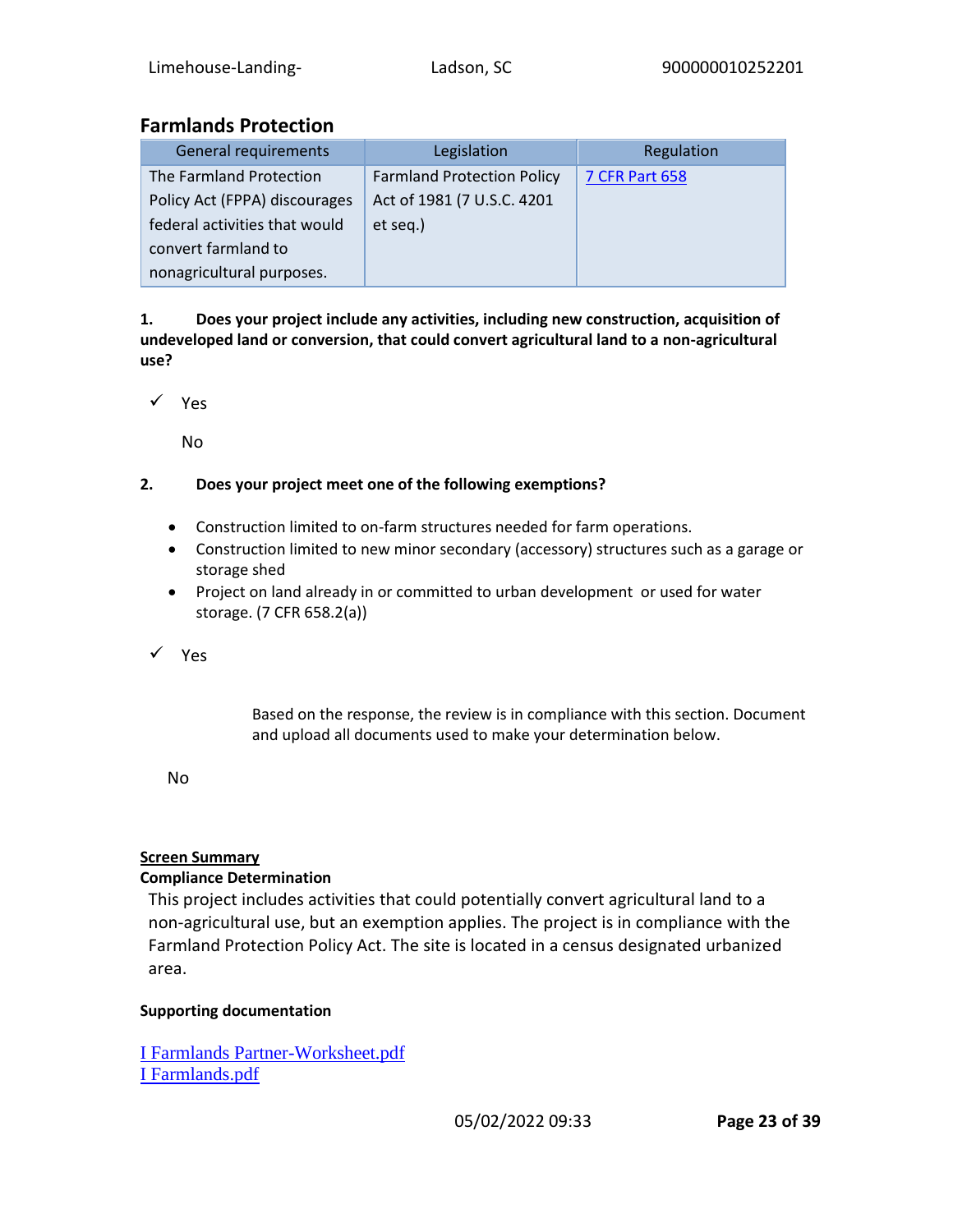### **Are formal compliance steps or mitigation required?**

Yes

✓ No

05/02/2022 09:33 **Page 24 of 39**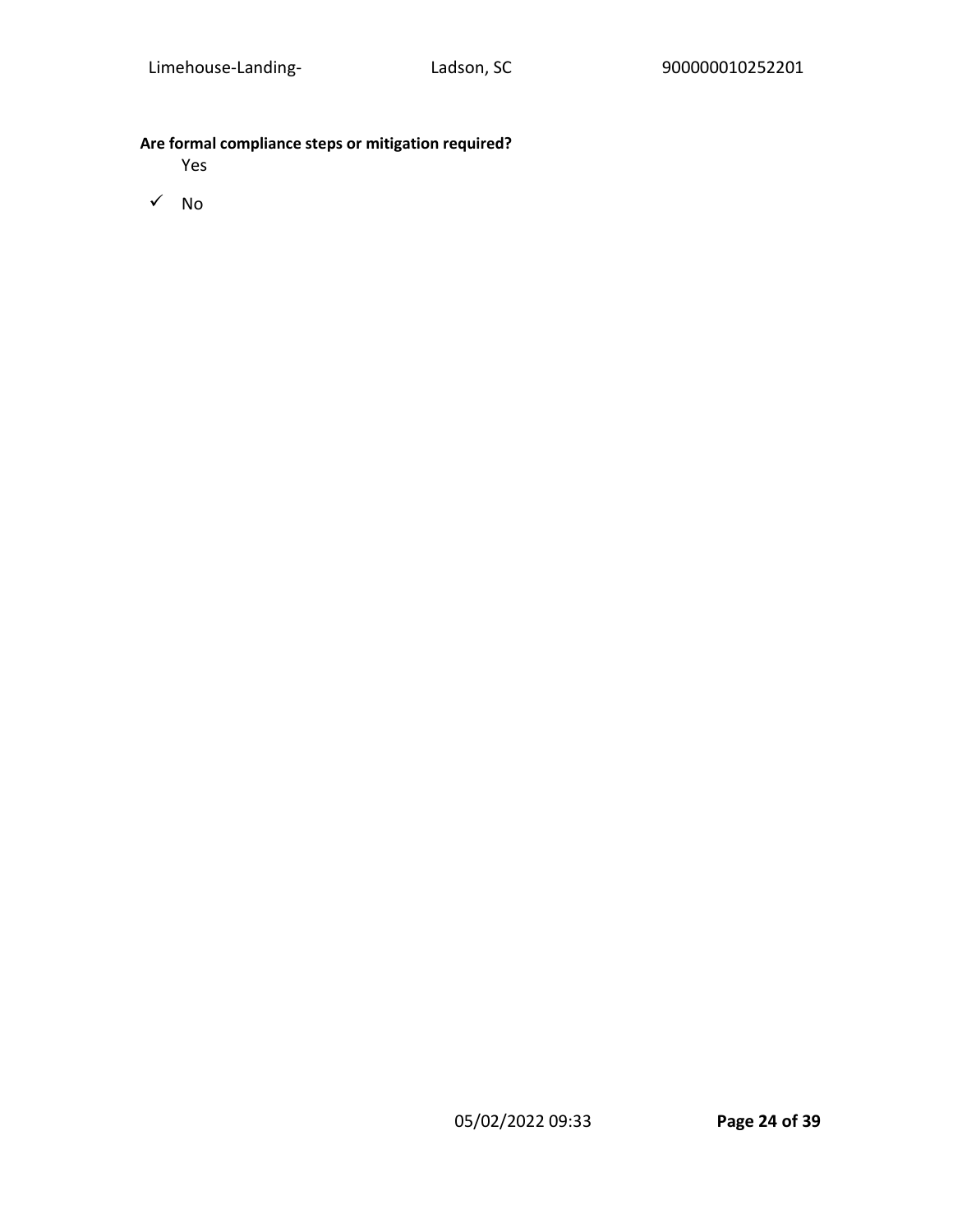# **Floodplain Management**

| <b>General Requirements</b>    | Legislation                  | Regulation |
|--------------------------------|------------------------------|------------|
| Executive Order 11988,         | <b>Executive Order 11988</b> | 24 CFR 55  |
| Floodplain Management,         |                              |            |
| requires federal activities to |                              |            |
| avoid impacts to floodplains   |                              |            |
| and to avoid direct and        |                              |            |
| indirect support of floodplain |                              |            |
| development to the extent      |                              |            |
| practicable.                   |                              |            |

### **1. Do any of the following exemptions apply? Select the applicable citation? [only one selection possible]**

- 55.12(c)(3) 55.12(c)(4) 55.12(c)(5) 55.12(c)(6) 55.12(c)(7) 55.12(c)(8) 55.12(c)(9) 55.12(c)(10) 55.12(c)(11)
- ✓ None of the above

# **2. Upload a FEMA/FIRM map showing the site here:**

# [C Floodplains Flood Insurance.pdf](https://www.onecpd.info/reports/ESD_900000010252201_05212022_900000011325965_1651498204603.pdf)

The Federal Emergency Management Agency (FEMA) designates floodplains. The FEMA Map Service Center provides this information in the form of FEMA Flood Insurance Rate Maps (FIRMs). For projects in areas not mapped by FEMA, use **the best available information** to determine floodplain information. Include documentation, including a discussion of why this is the best available information for the site.

### **Does your project occur in a floodplain?**

✓ No

Based on the response, the review is in compliance with this section.

Yes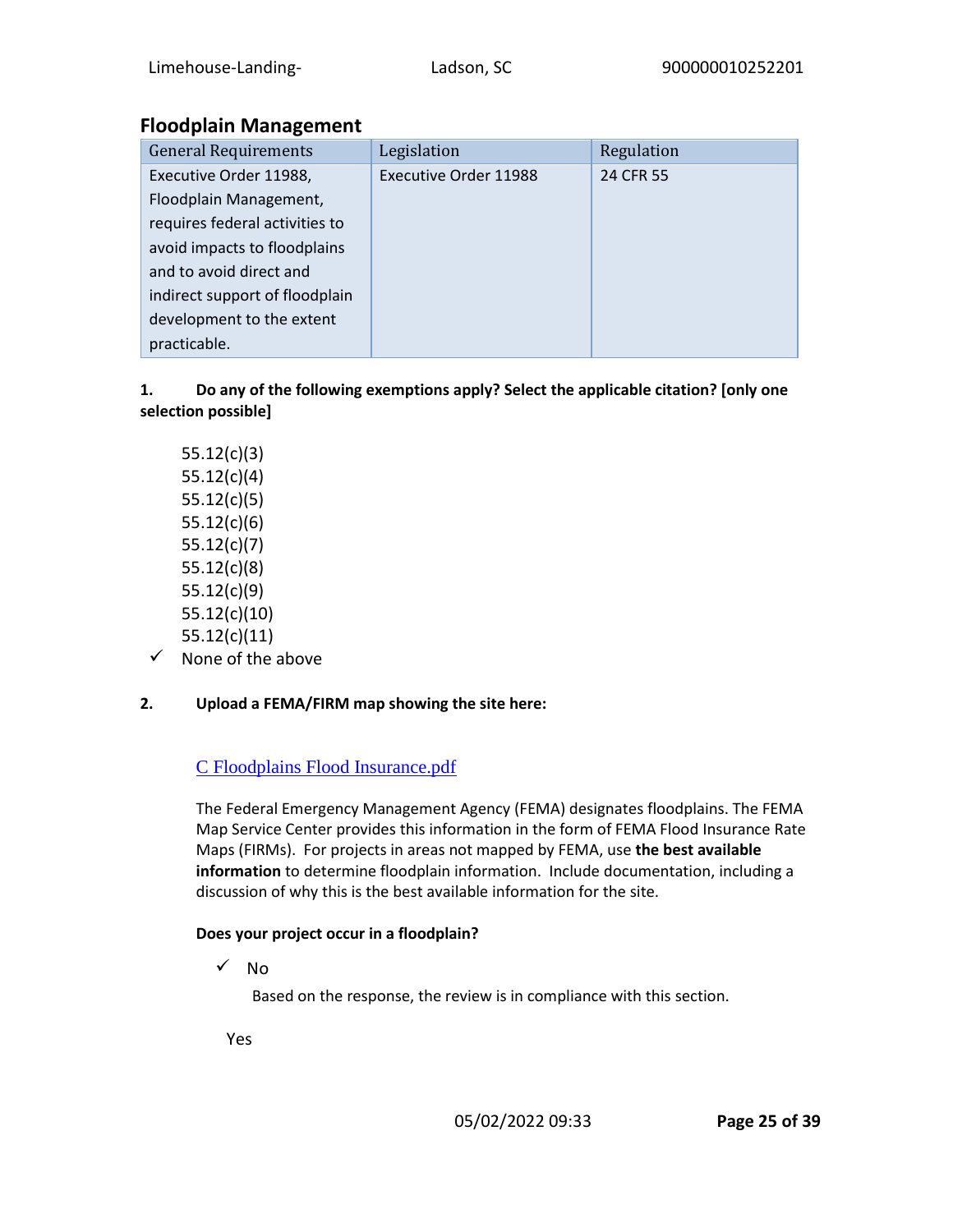# **Screen Summary**

### **Compliance Determination**

This project does not occur in a floodplain. The project is in compliance with Executive Order 11988.

#### **Supporting documentation**

### [C FloodplainsFlood Insurance.pdf](https://www.onecpd.info/reports/ESD_900000010252201_05212022_900000011326155_1651498204603.pdf)

#### **Are formal compliance steps or mitigation required?**

Yes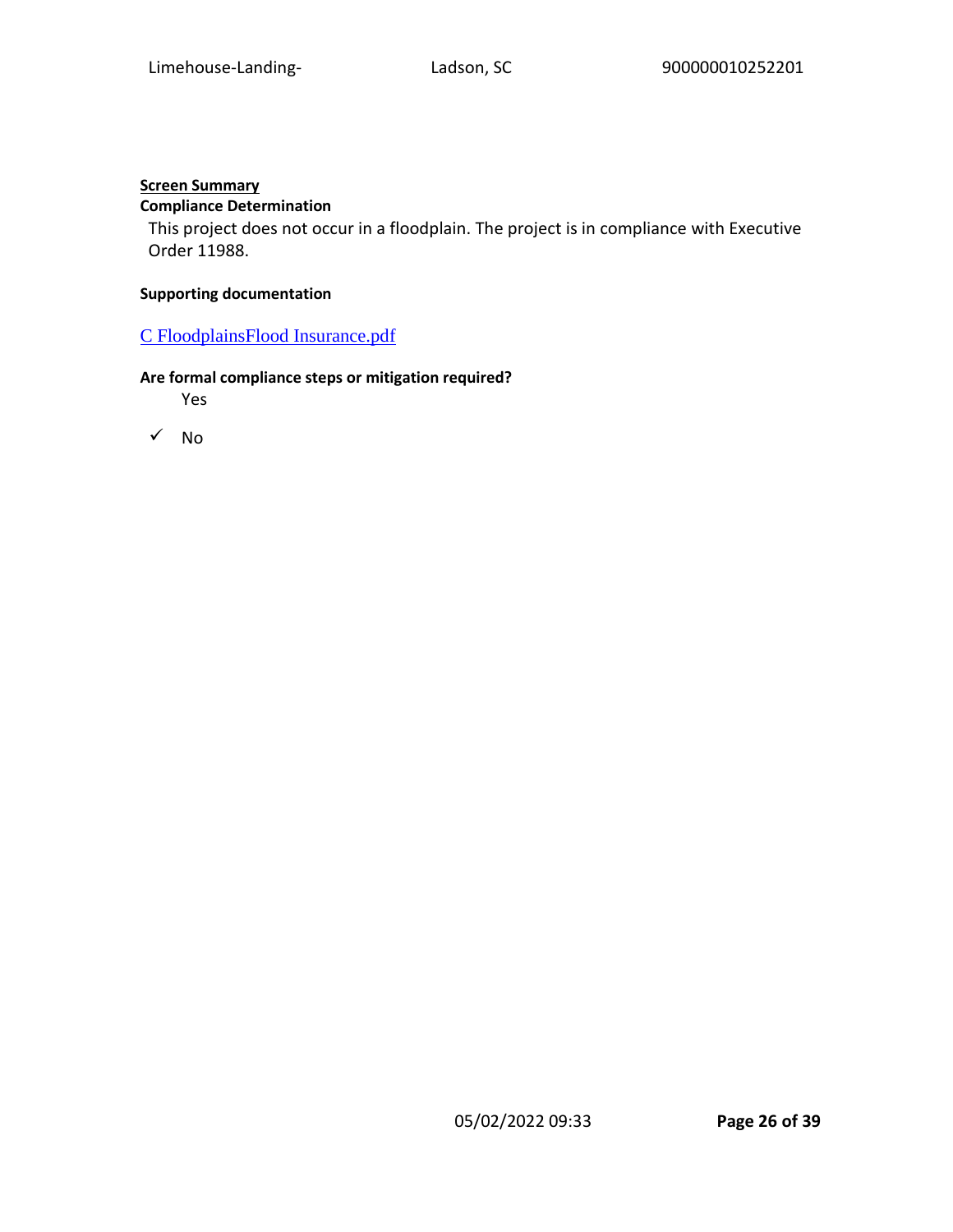# **Historic Preservation**

| General requirements     | Legislation              | Regulation                                |
|--------------------------|--------------------------|-------------------------------------------|
| Regulations under        | Section 106 of the       | 36 CFR 800 "Protection of Historic        |
| Section 106 of the       | <b>National Historic</b> | Properties"                               |
| <b>National Historic</b> | <b>Preservation Act</b>  | https://www.govinfo.gov/content/pkg/CF    |
| <b>Preservation Act</b>  | (16 U.S.C. 470f)         | R-2012-title36-vol3/pdf/CFR-2012-title36- |
| (NHPA) require a         |                          | vol3-part800.pdf                          |
| consultative process     |                          |                                           |
| to identify historic     |                          |                                           |
| properties, assess       |                          |                                           |
| project impacts on       |                          |                                           |
| them, and avoid,         |                          |                                           |
| minimize, or mitigate    |                          |                                           |
| adverse effects          |                          |                                           |

### *Threshold*

### **Is Section 106 review required for your project?**

No, because the project consists solely of activities listed as exempt in a Programmatic Agreement (PA ). (See the PA Database to find applicable PAs.) No, because the project consists solely of activities included in a No Potential to Cause Effects memo or other determination [36 CFR 800.3(a)(1)].

 $\checkmark$  Yes, because the project includes activities with potential to cause effects (direct or indirect).

# *Step 1 – Initiate Consultation*

**Select all consulting parties below (check all that apply):**

- ✓ State Historic Preservation Offer (SHPO) Completed
- ✓ Advisory Council on Historic Preservation Not Required
- ✓ Indian Tribes, including Tribal Historic Preservation Officers (THPOs) or Native Hawaiian Organizations (NHOs)
	- ✓ Catawba Indian Nation Completed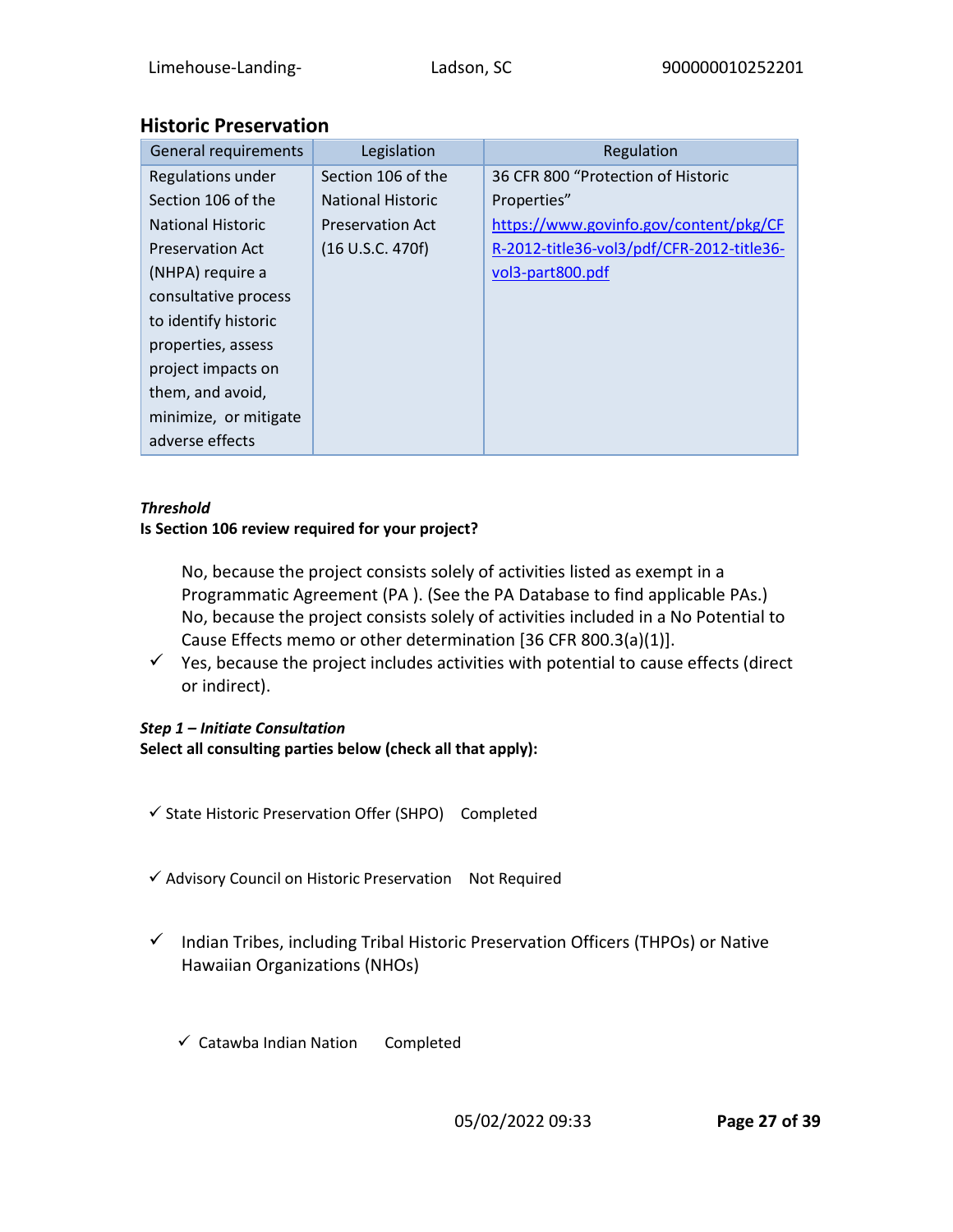Other Consulting Parties

#### **Describe the process of selecting consulting parties and initiating consultation here:**

SHPO issues its determination, then SC Housing uses HUD's Tribal Directory Tool to determine which THPOs to contact.

Document and upload all correspondence, notices and notes (including comments and objections received below).

**Was the Section 106 Lender Delegation Memo used for Section 106 consultation?**

Yes No

#### *Step 2 – Identify and Evaluate Historic Properties*

**1. Define the Area of Potential Effect (APE), either by entering the address(es) or uploading a map depicting the APE below:**

**In the chart below, list historic properties identified and evaluated in the APE. Every historic property that may be affected by the project should be included in the chart.**

Upload the documentation (survey forms, Register nominations, concurrence(s) and/or objection(s), notes, and photos) that justify your National Register Status determination below.

| <b>Address / Location</b> | <b>National Register</b> | <b>SHPO Concurrence</b> | <b>Sensitive</b> |
|---------------------------|--------------------------|-------------------------|------------------|
| / District                | <b>Status</b>            |                         | Information      |

#### **Additional Notes:**

**2. Was a survey of historic buildings and/or archeological sites done as part of the project?**

Yes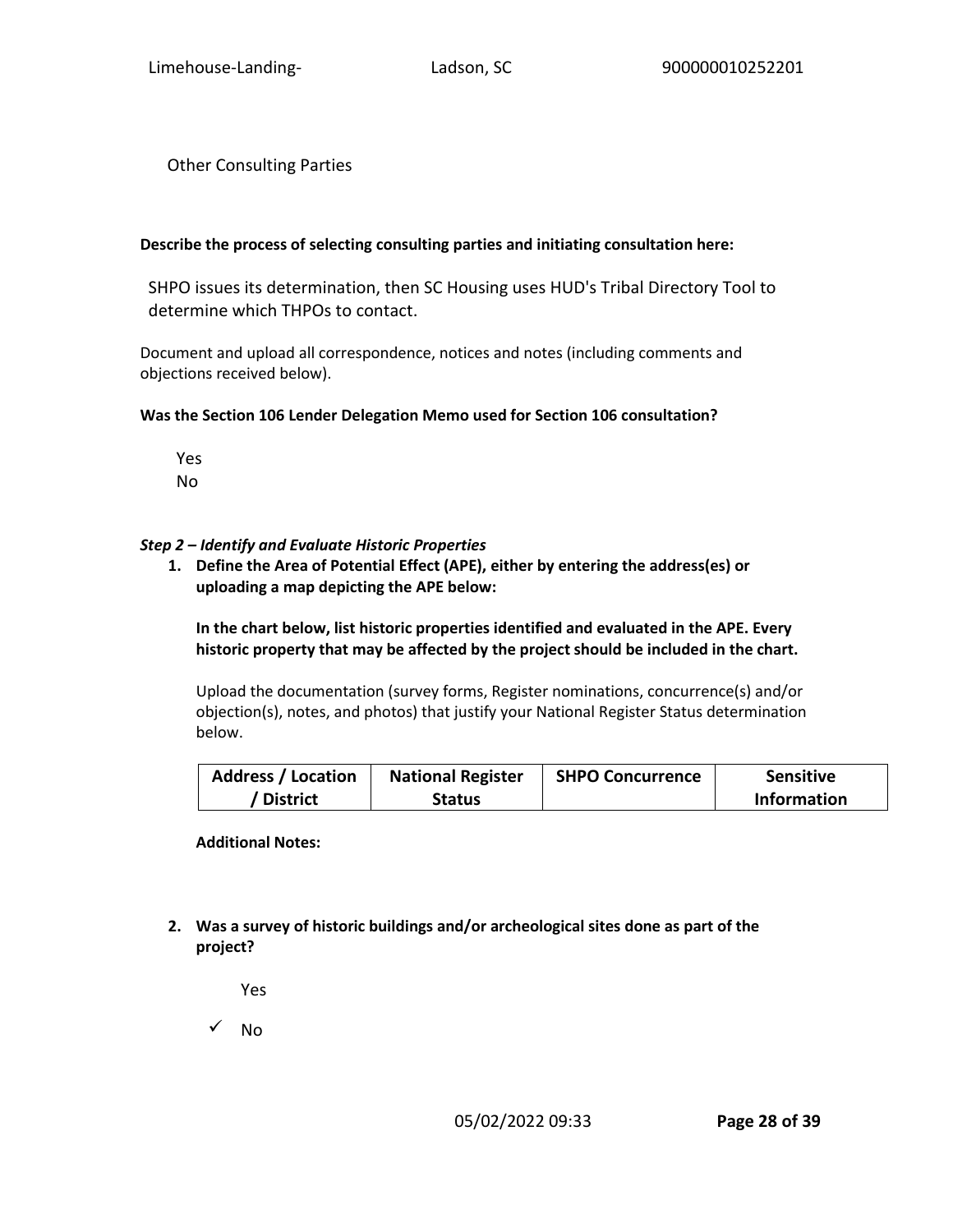### *Step 3 –Assess Effects of the Project on Historic Properties*

Only properties that are listed on or eligible for the National Register of Historic Places receive further consideration under Section 106. Assess the effect(s) of the project by applying the Criteria of Adverse Effect. (36 CFR 800.5)] Consider direct and indirect effects as applicable as per guidance on direct and indirect effects.

### **Choose one of the findings below - No Historic Properties Affected, No Adverse Effect, or Adverse Effect; and seek concurrence from consulting parties.**

✓ No Historic Properties Affected

Based on the response, the review is in compliance with this section. Document and upload concurrence(s) or objection(s) below.

#### **Document reason for finding:**

 $\checkmark$  No historic properties present.

Historic properties present, but project will have no effect upon them.

No Adverse Effect

Adverse Effect

### **Screen Summary**

#### **Compliance Determination**

Based on Section 106 consultation there are No Historic Properties Affected because there are no historic properties present. The project is in compliance with Section 106.

#### **Supporting documentation**

[THPO letter.pdf](https://www.onecpd.info/reports/ESD_900000010252201_05212022_900000011326450_1651498204603.pdf) [Catawba THPO response.docx](https://www.onecpd.info/reports/ESD_900000010252201_05212022_900000011326447_1651498204603.docx) [J Historic Preservation.pdf](https://www.onecpd.info/reports/ESD_900000010252201_05212022_900000011326445_1651498204603.pdf)

#### **Are formal compliance steps or mitigation required?**

Yes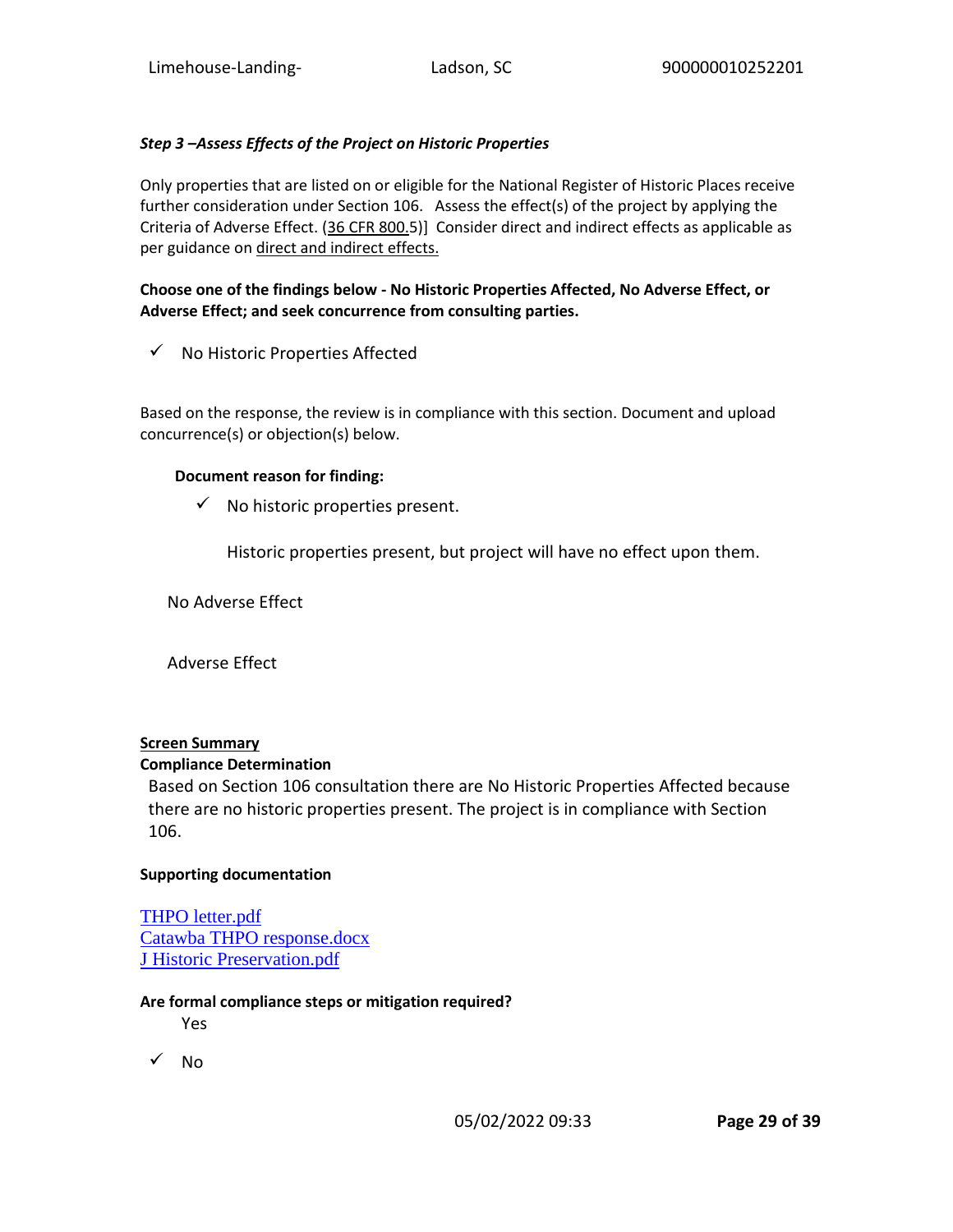05/02/2022 09:33 **Page 30 of 39**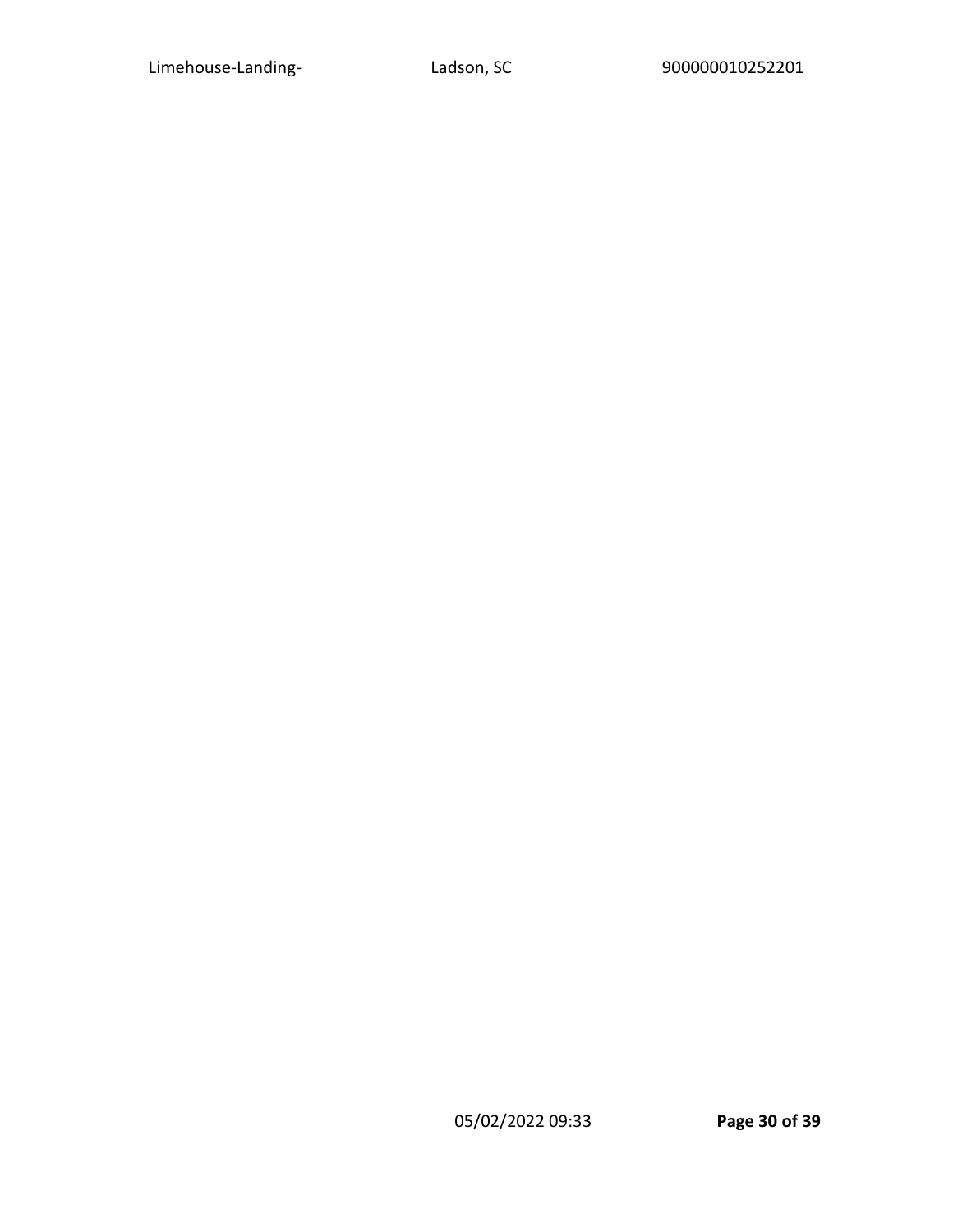### **Noise Abatement and Control**

| General requirements            | Legislation                            | Regulation      |
|---------------------------------|----------------------------------------|-----------------|
| HUD's noise regulations protect | Noise Control Act of 1972              | Title 24 CFR 51 |
| residential properties from     |                                        | Subpart B       |
| excessive noise exposure. HUD   | <b>General Services Administration</b> |                 |
| encourages mitigation as        | Federal Management Circular            |                 |
| appropriate.                    | 75-2: "Compatible Land Uses at         |                 |
|                                 | <b>Federal Airfields"</b>              |                 |

### **1. What activities does your project involve? Check all that apply:**

 $\checkmark$  New construction for residential use

NOTE: HUD assistance to new construction projects is generally prohibited if they are located in an Unacceptable zone, and HUD discourages assistance for new construction projects in Normally Unacceptable zones. See 24 CFR 51.101(a)(3) for further details.

Rehabilitation of an existing residential property

A research demonstration project which does not result in new construction or reconstruction

An interstate land sales registration

Any timely emergency assistance under disaster assistance provision or appropriations which are provided to save lives, protect property, protect public health and safety, remove debris and wreckage, or assistance that has the effect of restoring facilities substantially as they existed prior to the disaster None of the above

### 4**. Complete the Preliminary Screening to identify potential noise generators in the vicinity (1000' from a major road, 3000' from a railroad, or 15 miles from an airport).**

### **Indicate the findings of the Preliminary Screening below:**

There are no noise generators found within the threshold distances above.

05/02/2022 09:33 **Page 31 of 39**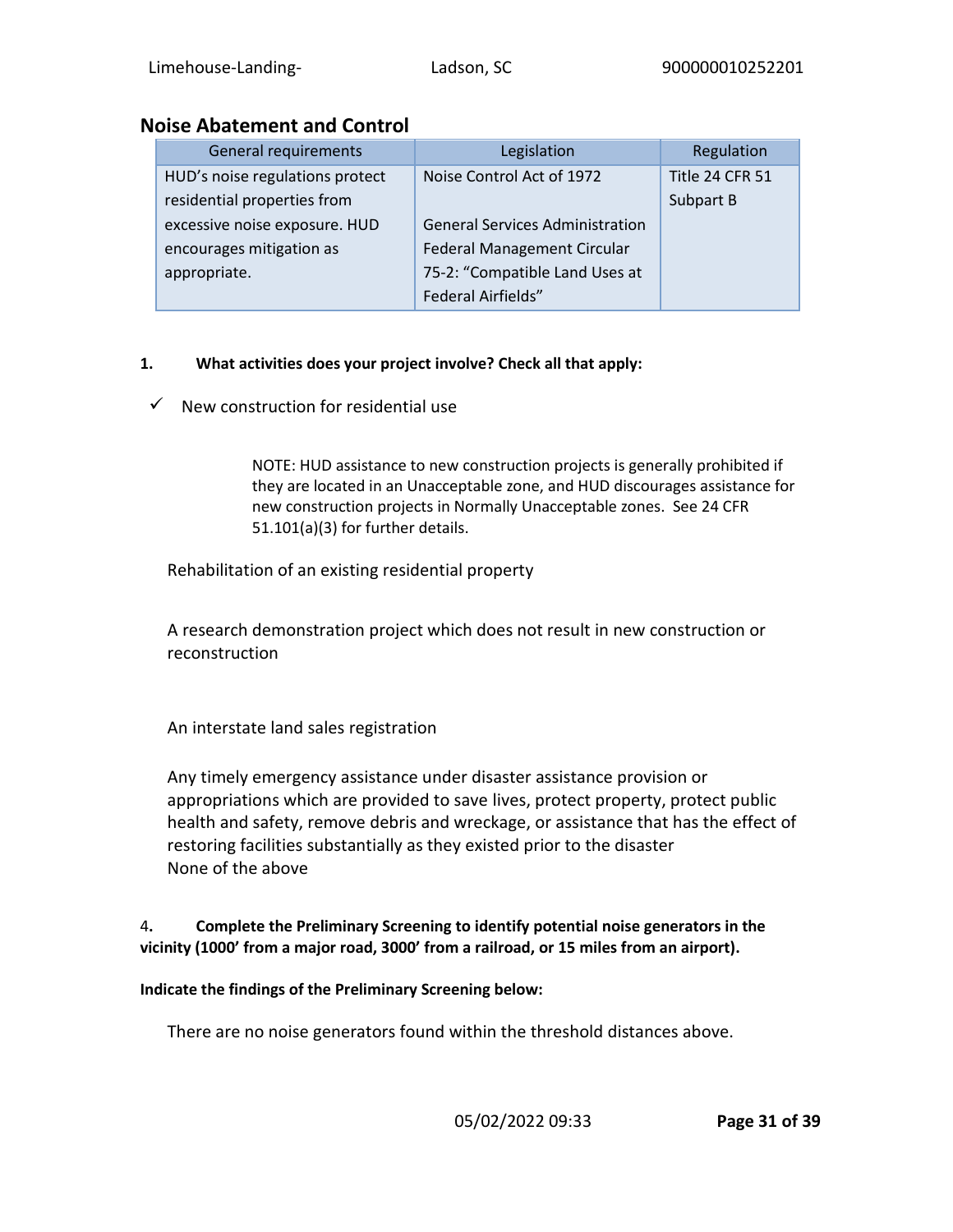$\checkmark$  Noise generators were found within the threshold distances.

#### 5**. Complete the Preliminary Screening to identify potential noise generators in the**

 $\checkmark$  Acceptable: (65 decibels or less; the ceiling may be shifted to 70 decibels in circumstances described in §24 CFR 51.105(a))

Indicate noise level here: 65

Based on the response, the review is in compliance with this section. Document and upload noise analysis, including noise level and data used to complete the analysis below.

Normally Unacceptable: (Above 65 decibels but not exceeding 75 decibels; the floor may be shifted to 70 decibels in circumstances described in §24 CFR 51.105(a))

Unacceptable: (Above 75 decibels)

HUD strongly encourages conversion of noise-exposed sites to land uses compatible with high noise levels.

Check here to affirm that you have considered converting this property to a nonresidential use compatible with high noise levels.

Indicate noise level here: 65

Document and upload noise analysis, including noise level and data used to complete the analysis below.

#### **Screen Summary**

#### **Compliance Determination**

A Noise Assessment was conducted. The noise level was acceptable: 65.0 db. See noise analysis. The project is in compliance with HUD's Noise regulation.

#### **Supporting documentation**

[K Noise Abatement and Control.pdf](https://www.onecpd.info/reports/ESD_900000010252201_05212022_900000011326161_1651498204603.pdf)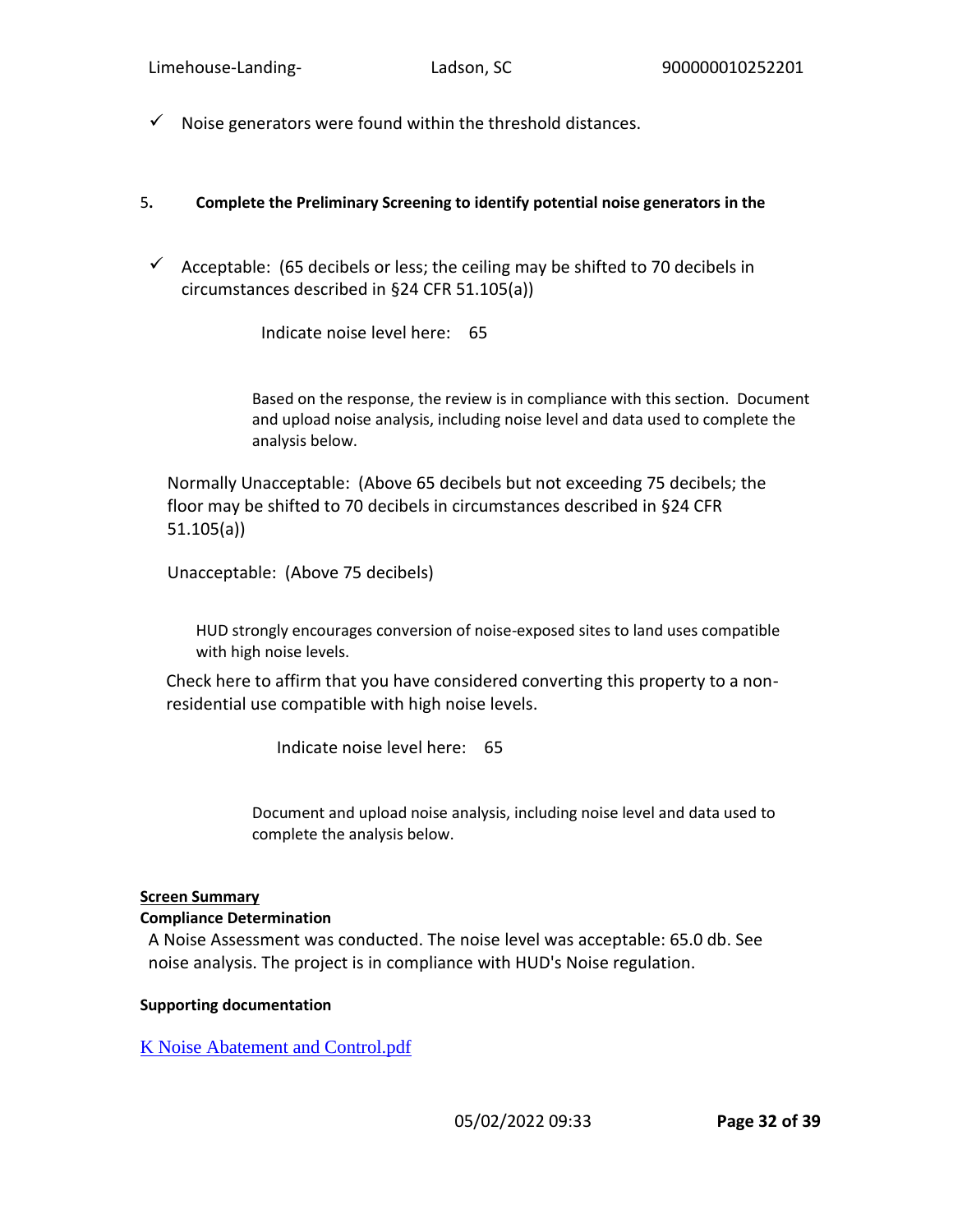### **Are formal compliance steps or mitigation required?**

Yes

✓ No

05/02/2022 09:33 **Page 33 of 39**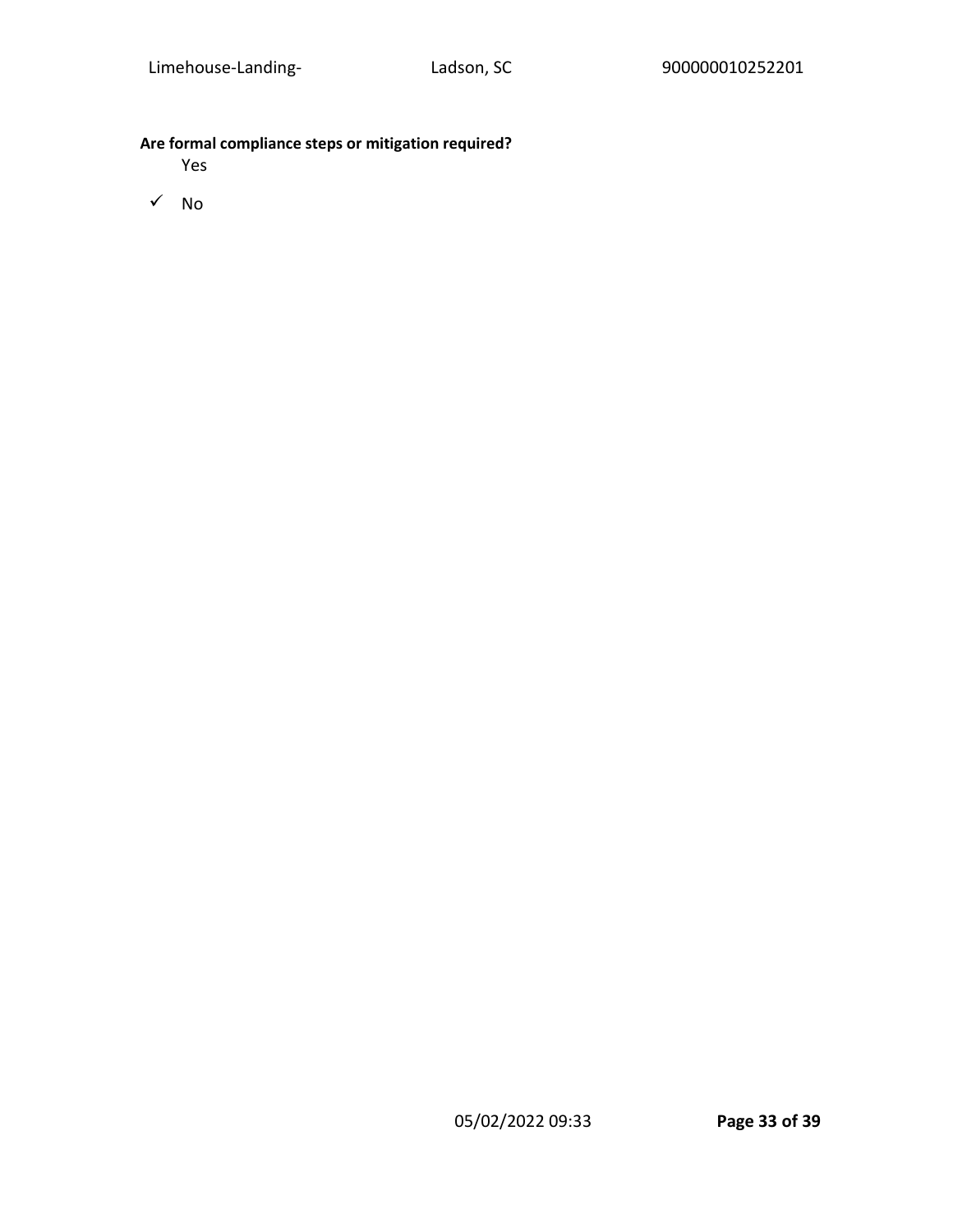# **Sole Source Aquifers**

| <b>General requirements</b>           | Legislation            | <b>Regulation</b> |
|---------------------------------------|------------------------|-------------------|
| The Safe Drinking Water Act of 1974   | Safe Drinking Water    | 40 CFR Part 149   |
| protects drinking water systems       | Act of 1974 (42 U.S.C. |                   |
| which are the sole or principal       | 201, 300f et seq., and |                   |
| drinking water source for an area     | 21 U.S.C. 349)         |                   |
| and which, if contaminated, would     |                        |                   |
| create a significant hazard to public |                        |                   |
| health.                               |                        |                   |

**1. Does the project consist solely of acquisition, leasing, or rehabilitation of an existing building(s)?** 

Yes

✓ No

### **2. Is the project located on a sole source aquifer (SSA)?**

A sole source aquifer is defined as an aquifer that supplies at least 50 percent of the drinking water consumed in the area overlying the aquifer. This includes streamflow source areas, which are upstream areas of losing streams that flow into the recharge area.

✓ No

Based on the response, the review is in compliance with this section. Document and upload documentation used to make your determination, such as a map of your project (or jurisdiction, if appropriate) in relation to the nearest SSA and its source area, below.

Yes

### **Screen Summary**

### **Compliance Determination**

The project is not located on a sole source aquifer area. The project is in compliance with Sole Source Aquifer requirements.

### **Supporting documentation**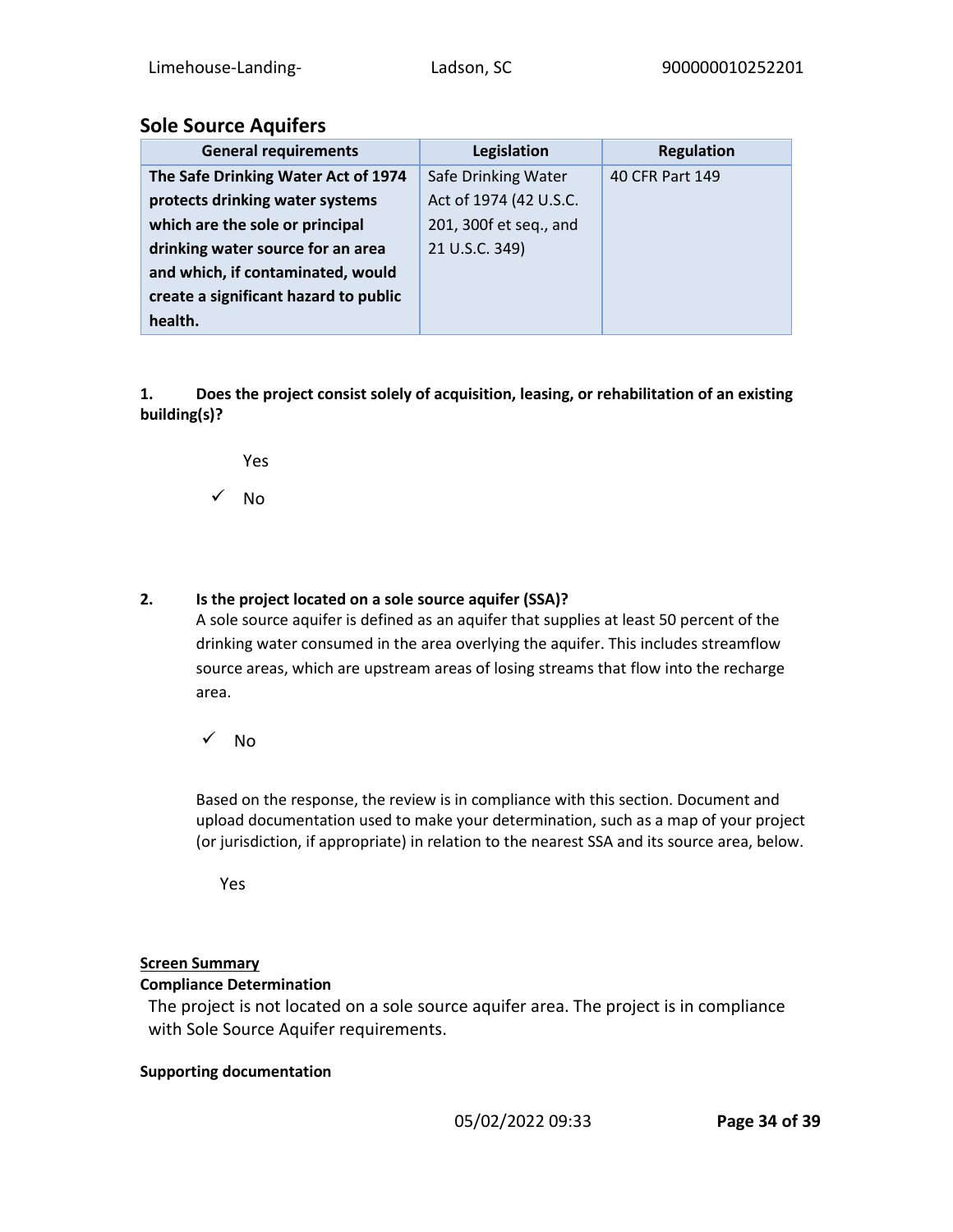# [L Sole Source Aquifer.pdf](https://www.onecpd.info/reports/ESD_900000010252201_05212022_900000011326164_1651498204603.pdf)

### **Are formal compliance steps or mitigation required?**

Yes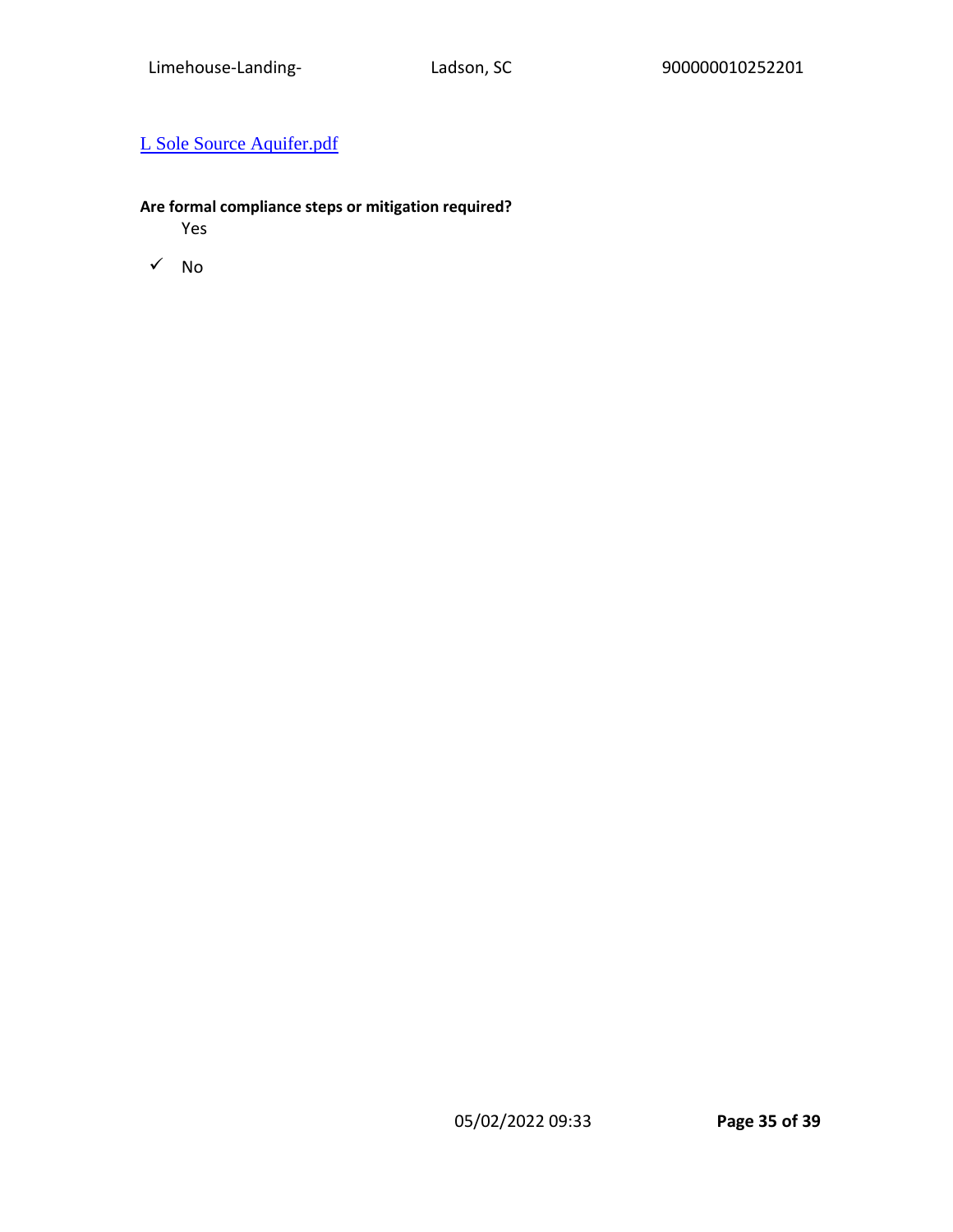# **Wetlands Protection**

| General requirements                           | Legislation            | Regulation          |
|------------------------------------------------|------------------------|---------------------|
| Executive Order 11990 discourages direct or    | <b>Executive Order</b> | 24 CFR 55.20 can be |
| indirect support of new construction impacting | 11990                  | used for general    |
| wetlands wherever there is a practicable       |                        | guidance regarding  |
| alternative. The Fish and Wildlife Service's   |                        | the 8 Step Process. |
| National Wetlands Inventory can be used as a   |                        |                     |
| primary screening tool, but observed or known  |                        |                     |
| wetlands not indicated on NWI maps must also   |                        |                     |
| be processed Off-site impacts that result in   |                        |                     |
| draining, impounding, or destroying wetlands   |                        |                     |
| must also be processed.                        |                        |                     |

**1. Does this project involve new construction as defined in Executive Order 11990, expansion of a building's footprint, or ground disturbance? The term "new construction" shall include draining, dredging, channelizing, filling, diking, impounding, and related activities and any structures or facilities begun or authorized after the effective date of the Order**

No

✓ Yes

**2. Will the new construction or other ground disturbance impact an on- or off-site wetland? The term "wetlands" means those areas that are inundated by surface or ground water with a frequency sufficient to support, and under normal circumstances does or would support, a prevalence of vegetative or aquatic life that requires saturated or seasonally saturated soil conditions for growth and reproduction. Wetlands generally include swamps, marshes, bogs, and similar areas such as sloughs, potholes, wet meadows, river overflows, mud flats, and natural ponds.**

**"Wetlands under E.O. 11990 include isolated and non-jurisdictional wetlands."**

 $\checkmark$  No, a wetland will not be impacted in terms of E.O. 11990's definition of new construction.

Based on the response, the review is in compliance with this section. Document and upload a map or any other relevant documentation below which explains your determination

Yes, there is a wetland that be impacted in terms of E.O. 11990's definition of new construction.

#### **Screen Summary Compliance Determination**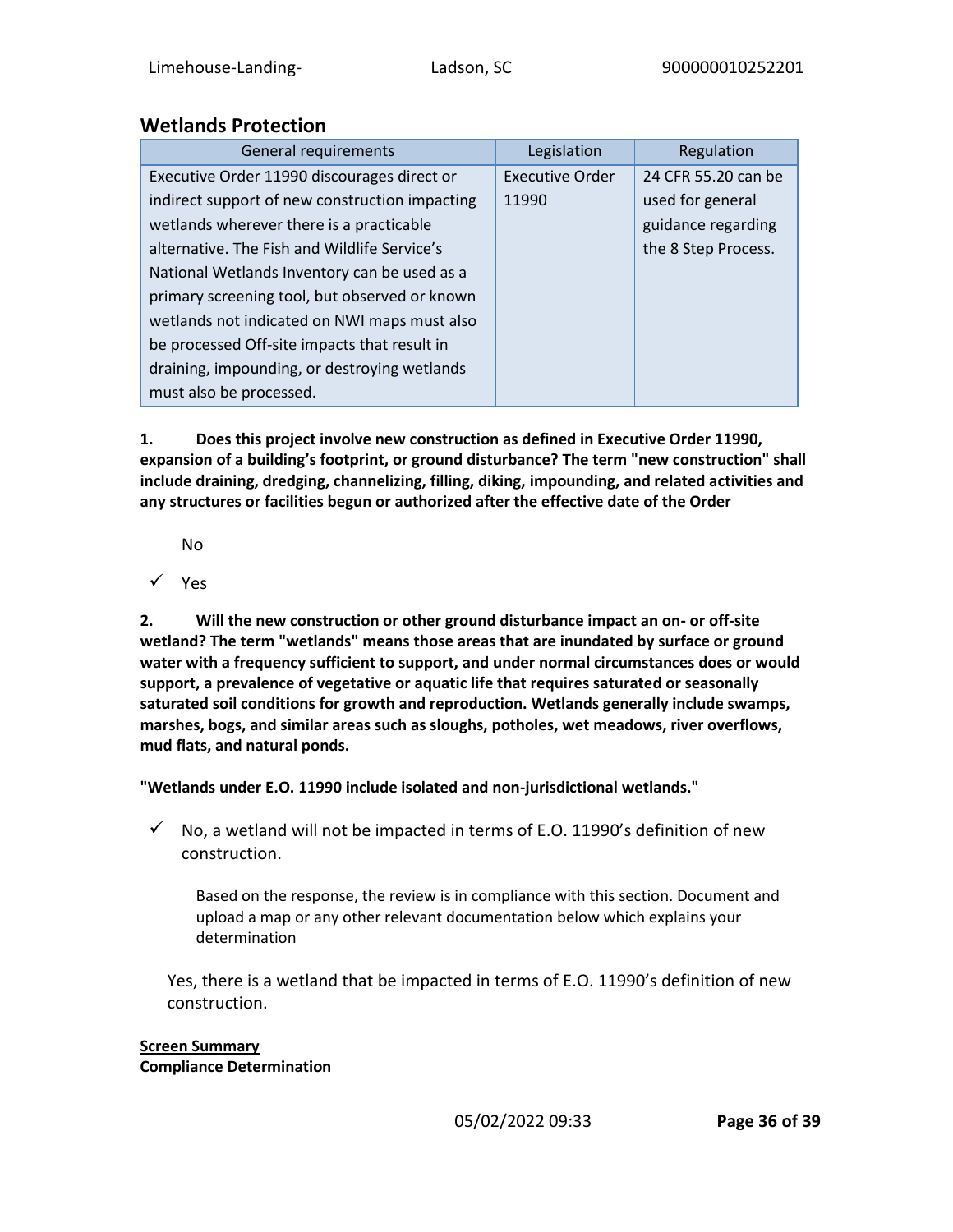The project will not impact on- or off-site wetlands. The project is in compliance with Executive Order 11990. The original parcel did contain a non jurisdictional wetland. The parcel has since been divided and the project parcel does not contain any wetlands. The parcel that did contain the non jurisdicitonal wetland has since been developed into a "Parkers Store" for commercial use.

### **Supporting documentation**

### [M Wetlands .pdf](https://www.onecpd.info/reports/ESD_900000010252201_05212022_900000011326200_1651498204603.pdf)

### **Are formal compliance steps or mitigation required?**

Yes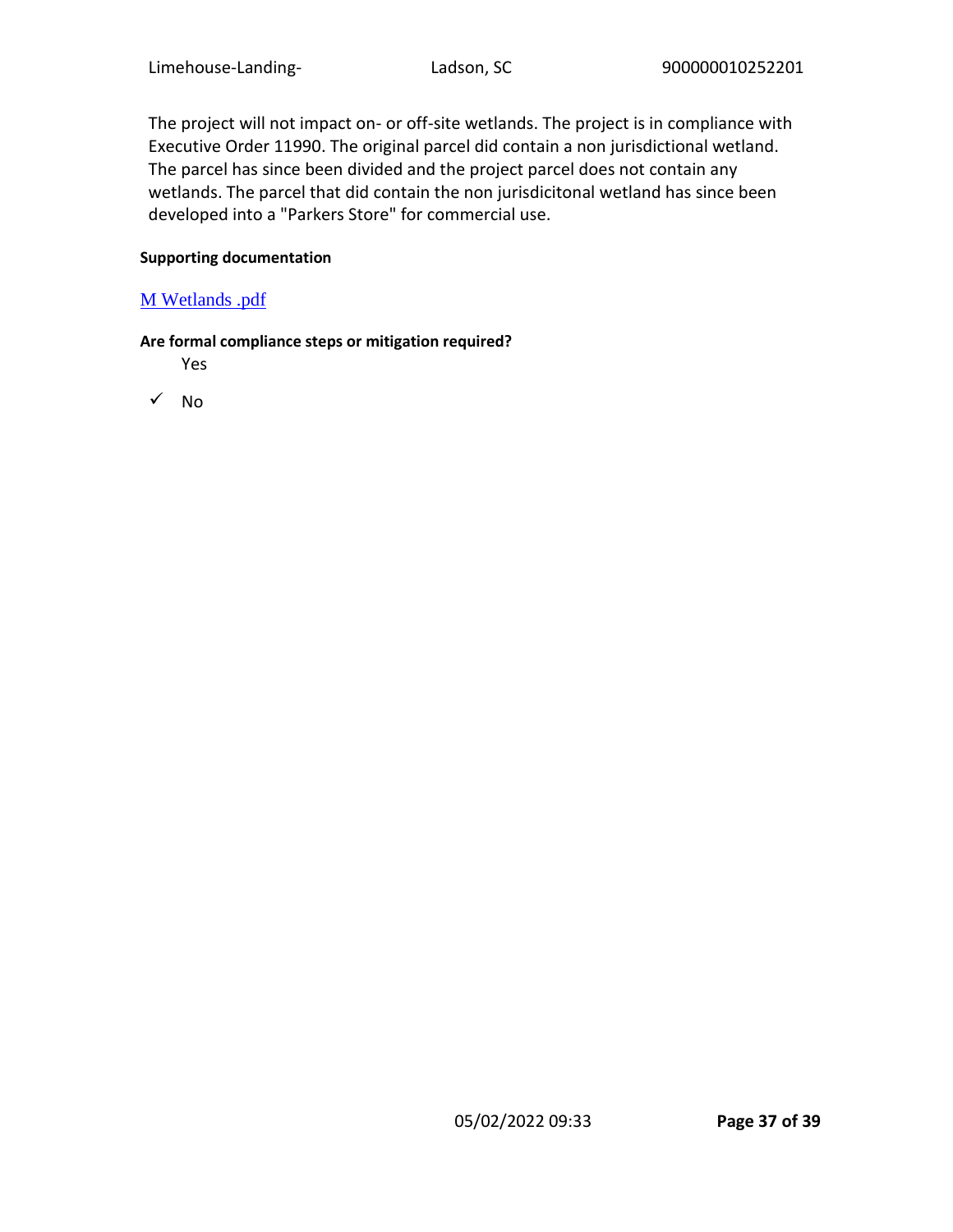# **Wild and Scenic Rivers Act**

| <b>General requirements</b>        | Legislation                                         | Regulation      |
|------------------------------------|-----------------------------------------------------|-----------------|
| The Wild and Scenic Rivers Act     | The Wild and Scenic Rivers                          | 36 CFR Part 297 |
| provides federal protection for    | Act (16 U.S.C. 1271-1287),                          |                 |
| certain free-flowing, wild, scenic | particularly section 7(b) and                       |                 |
| and recreational rivers            | (c) $(16 \text{ U.S.C. } 1278(b) \text{ and } (c))$ |                 |
| designated as components or        |                                                     |                 |
| potential components of the        |                                                     |                 |
| National Wild and Scenic Rivers    |                                                     |                 |
| System (NWSRS) from the effects    |                                                     |                 |
| of construction or development.    |                                                     |                 |

# **1. Is your project within proximity of a NWSRS river?**

✓ No

Yes, the project is in proximity of a Designated Wild and Scenic River or Study Wild and Scenic River.

Yes, the project is in proximity of a Nationwide Rivers Inventory (NRI) River.

### **Screen Summary**

### **Compliance Determination**

This project is not within proximity of a NWSRS river. The project is in compliance with the Wild and Scenic Rivers Act.

### **Supporting documentation**

### [N Wild and Scenic Rivers.pdf](https://www.onecpd.info/reports/ESD_900000010252201_05212022_900000011326168_1651498204603.pdf)

### **Are formal compliance steps or mitigation required?**

Yes